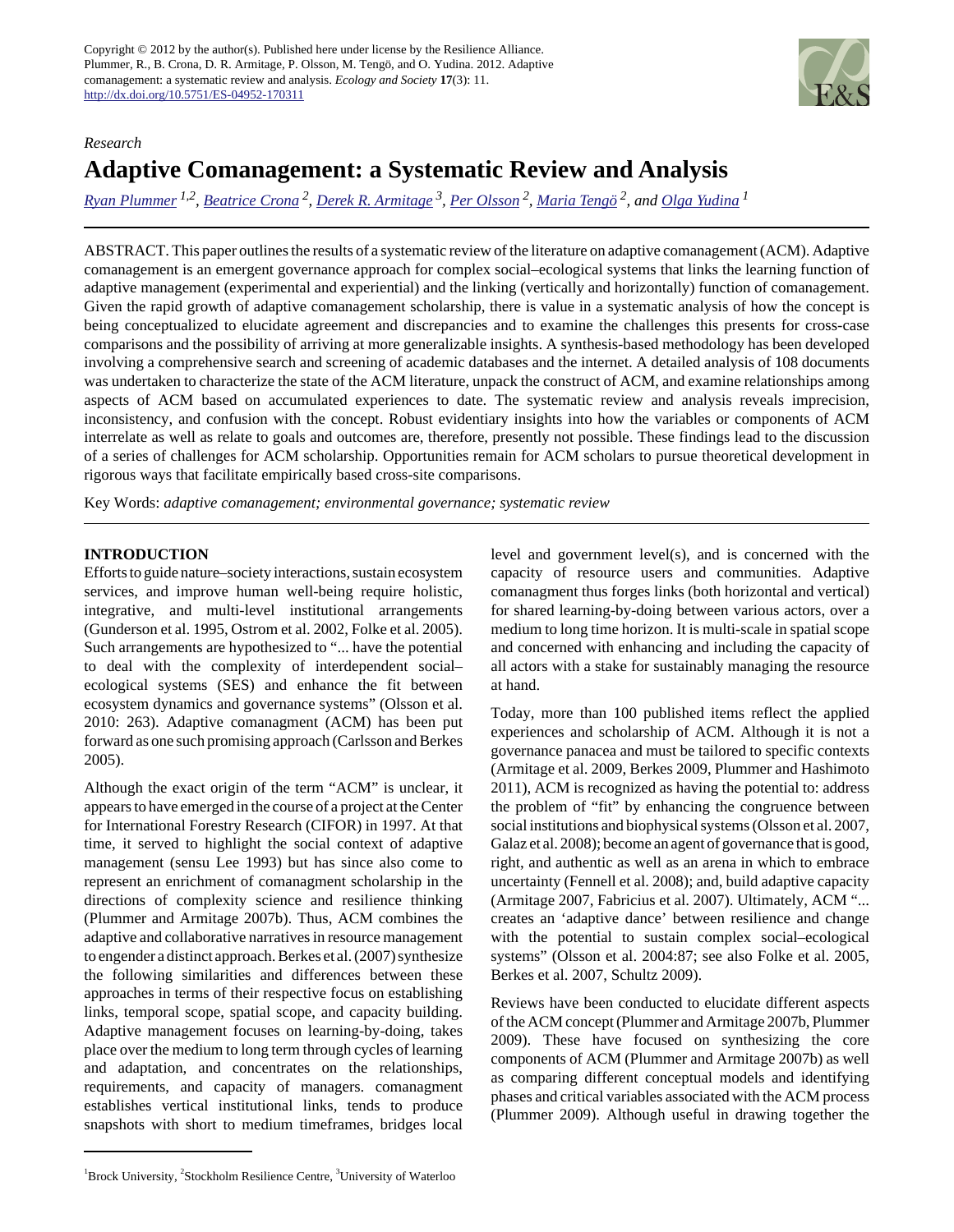literature on these different topics, neither of the reviews systematically considered the entire body of ACM literature. Moreover, neither one draws on the accumulated empirical evidence to analyze the goals, components, and outcomes, or how these are linked. These shortcomings are also highlighted by Huitema et al. (2009). This paper attempts to address these gaps through a comprehensive systematic review and analysis of the ACM literature.

Given the growing body of work on ACM, there is value in systematically analyzing how the concept is being used for several reasons: to elucidate agreement but also discrepancies in how ACM is conceptualized and applied in the literature, and to examine the challenges this presents for cross-case comparisons and the possibility of arriving at more generalizable insights about how ACM contributes to improved natural resources and their governance. In an effort to achieve this, we examine the literature guided by three main objectives: (1) to broadly characterize the state of the ACM literature, (2) to enhance our understanding of how ACM is defined and operationalized, and (3) to examine how this is related to specific outcomes.

The paper is organized as follows. First, we briefly elaborate on the rationale for employing a systematic review as an analytical approach. Second, we describe the patterns emerging from our analysis. Figure 1 positions the three objectives of the paper in relation to the key analytical considerations made and offers the reader a roadmap to the presentation of results. Attention is particularly focused on the links between the stated purpose of ACM, how it is operationalized, and the outcomes this gives rise to. Third, we discuss these findings in relation to issues raised in previous reviews of ACM and reflect upon how they contribute to a more holistic understanding of ACM. We conclude by pointing out some implications for future research and practice.

## **METHODOLOGICAL APPROACH**

Information revealed by a single case study or individual respondent can yield rich and valuable insights. However, the information necessary to infer relationships or develop theory may only be gained from a systematic comparison of a wider universe of cases and experiences. In the same way, literature reviews inevitably share the biases of social surveys and raise the challenges of formulating conclusions reached by a single review (Petticrew and Roberts 2006).

According to Thorne et al. (2004:1343), synthesis-based methodologies refer to a family of methodological approaches with the common aim of building new knowledge from a rigorous analysis of existing research findings. These methodologies are distinguishable from single reviews in the way data are collected and treated. A synthesis-based methodology is especially desirable when uncertainty or questions surround a subject where previous research has been conducted, and when an "overall picture" of evidence on a topic is useful to direct future research and methodological innovations (Petticrew and Roberts 2006). The orderly and transparent nature of such reviews permits the detection of literature omissions (Petticrew and Roberts 2006) and gaps not obvious in single studies (Crowther and Cook 2007). Although, historically, systematic reviews have tended to be quantitative in nature, qualitative systematic reviews have emerged as a similarly useful methodology (Dixon-Woods et al. 2006, Hughes et al. 2009, O'Connell and Downe 2009). For all these reasons, systematic reviews have received increasing interest and are an appropriate means to accomplish the intent of this research.

## **Fig. 1.** Flowchart of study objectives and key analytical considerations.



Drawing upon the literature of synthesis-based methodologies in social sciences with a qualitative orientation (Petticrew and Roberts 2006, Atkins et al. 2008, Rahimi et al. 2009), as well as the guidelines set in biological conservation (Pullin and Stewart 2006, Pullin and Knight 2009), a four-step approach was devised for the systematic review and analysis of ACM. The steps in the method are detailed in the Appendix 1, and more details on the analytical (coding) procedures undertaken to achieve each objective are described in Appendix 2. Key search terms included ecosystem or ecology\* or environment\* or natural resource and ACM or adaptive comanagment or adaptive collaborative management. No attempt was made by the researchers to judge or evaluate the use of these terms or labels in papers beyond the screening criteria set forth (see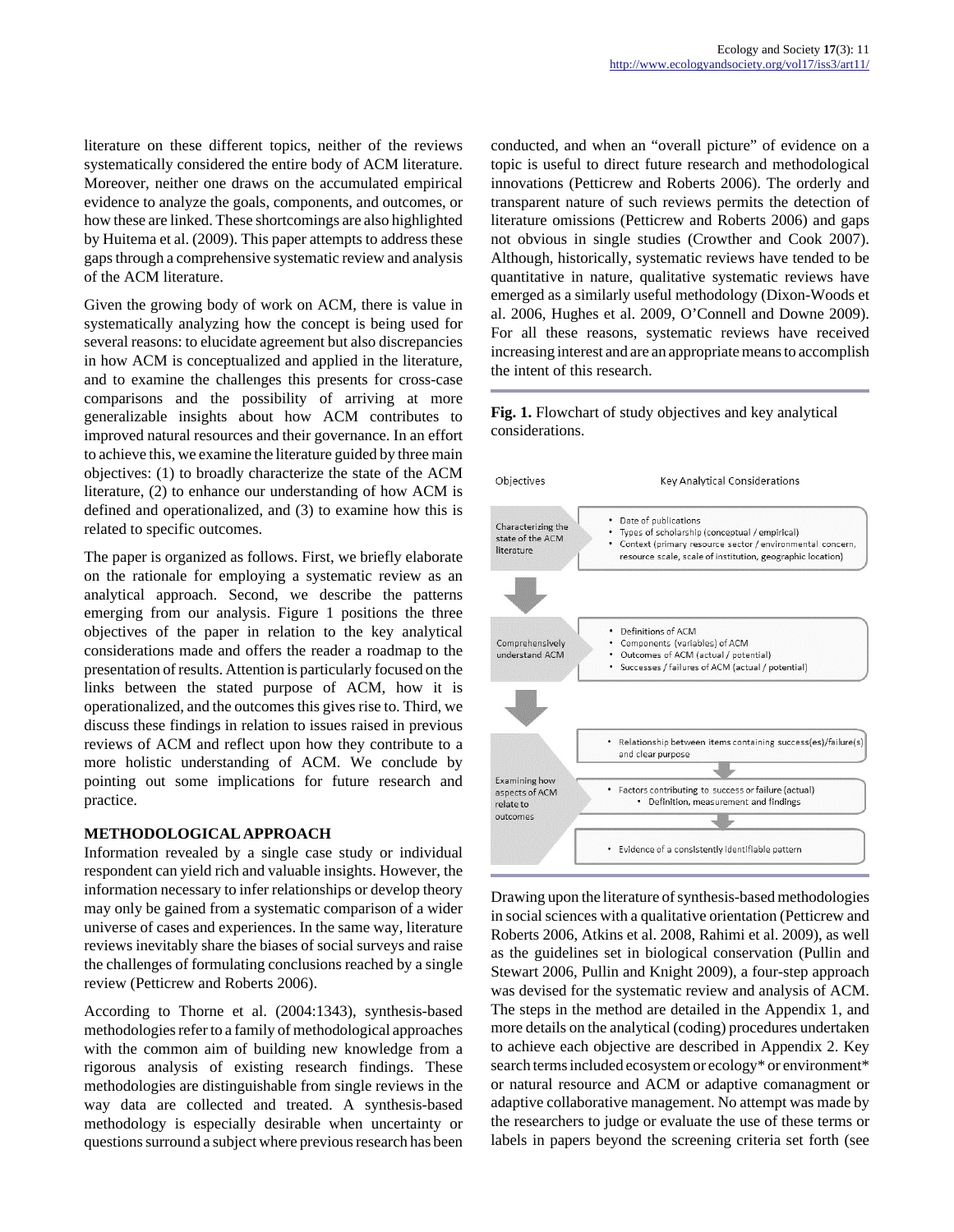Appendix 2) because doing so would interfere with the objectives of the study. Similarly, no attempt was made by the researchers to interpret the implicit meaning of text as reported in the items. The directed screening included peer-reviewed and non-peer-reviewed items. The analysis involved an iterative process of open, axial, and selective coding to track down our objectives.

Systematic reviews and analyses are not unsusceptible to methodological challenges and have been criticized for pooling conceptually and methodologically dissimilar studies (Petticrew and Roberts 2006). The inclusion of observational studies also makes such reviews more vulnerable to bias, as these studies are more prone to bias themselves (Petticrew and Roberts 2006). Thus, it is important to acknowledge that systematic reviews ultimately reflect, and are not independent of, the quality of contributing studies (Crowther and Cook 2007). The diversity of disciplines and perspectives from which the items in this systematic review were drawn makes it imperative to also acknowledge the different interpretation of variables, outcomes, and successes. The common exclusion of unpublished data may result in the over-representation of studies with positive findings (Petticrew and Roberts 2006) and cause such reviews to miss out on potentially important insights (Dixon-Woods et al. 2006). Conversely, the inclusion of such studies may expose the systematic review to data of lesser quality (Crowther and Cook 2007). Finally, and rather unavoidably, considerable judgment is involved in reviewing data despite best efforts to achieve objectivity (Pullin and Stewart 2006). In addition to these limitations generally associated with systematic reviews, specific conditions are identified throughout the following sections to ensure accurate interpretation.

### **CHARACTERIZING THE STATE OF THE ACM LITERATURE**

A total of 108 items (e.g., journal articles, book chapters, theses) were included in the analysis as an outcome of the search and screening criteria (see Appendix 1). Figure 2 presents the date of publication of these items and illustrates the upward trend in publication of ACM scholarship. Our first concern was to understand the nature of the types of studies being undertaken to address ACM. As it is an amalgam of different types of scholarship—ranging from conceptual to the applied—axial coding was undertaken to discern the primary orientation of each item (Appendix 2). Sixty-seven items were identified as theoretical, and 30 (of 67) items were purely conceptual and made no mention of a case. The remaining 37 also included information based on a case study. Forty-one items were identified as empirical in orientation.

Studies combining conceptual and empirical elements were the most prevalent. For example, 57 cases were included in 37 of the items identified as theoretical; only 45% of these theoretical items did not involve any case studies. Similarly, in those identified as empirical, 71 cases were included and 95% of these review items contained one or more case. The remaining 5% presented original empirical research other than a case study. In total, the systematic review revealed 128 cases of ACM, with 41% of these cases not involving the presentation of primary data. An acknowledged limitation of this analysis is that the total amount does not account for the same case appearing in multiple items. Therefore, we anticipate the total number of unique ACM cases to be fewer.

**Fig. 2.** Adaptive comanagement items in the systematic review by publication date.



A second interest was to characterize the ACM literature according to the contexts in which ACM was being studied. Axial coding was conducted to discern several contextual considerations including the primary resource sector or environmental concern, resource scale, scale of institution, and geographic location of items reviewed. Table 1 describes these contextual elements and summarizes the findings of all the items.

Results show that ACM arrangements were studied most frequently at a regional scale, but that a local focus was also prevalent. Recognizing that the term "regional scale" and "local scale" may be interpreted differently, we use the former when the scale of the collaboration is primarily of interest to more than one geographic community and the latter when the scale of collaboration primarily concerns one geographic community. Despite these operational guides, it is valuable to note that in some situations the distinction between scales was difficult to discern. Moreover, horizontal and vertical links are inherent in ACM at both scales, and we did not attempt to discern the degree of these links. The locations in which ACM was examined most frequently were North America, Europe, and Asia. The three most frequent types of resources or environmental aspects considered were forestry, fisheries, and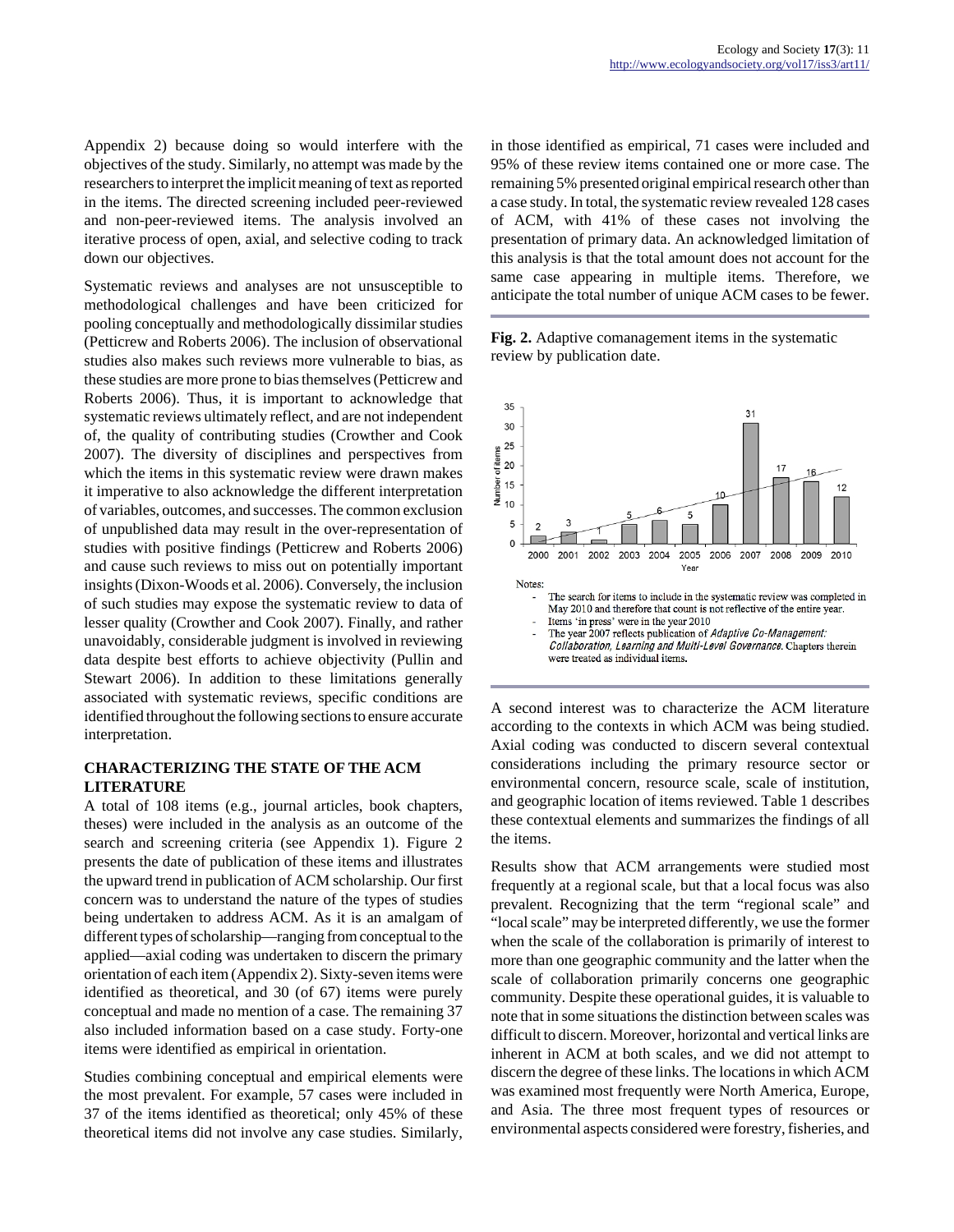| Contextual aspect                                                      |                          | Description                                                                                          |                | Cases in<br>primarily<br>theoretical<br>items | Cases in<br>primarily<br>empirical<br>items | Cases in all<br>items |
|------------------------------------------------------------------------|--------------------------|------------------------------------------------------------------------------------------------------|----------------|-----------------------------------------------|---------------------------------------------|-----------------------|
| Scale of ACM                                                           | Regional                 | The collaboration is of interest to more than one community                                          | 41             | 29                                            | 29                                          | 58                    |
|                                                                        | Local                    | The collaboration concerns one community                                                             | 34             | 14                                            | 38                                          | 52                    |
|                                                                        | Unclear                  | Insufficient detail was provided to discern scale                                                    | $\mathbf{1}$   | $\overline{0}$                                | $\overline{2}$                              | $\overline{2}$        |
| Location and<br>sociopolitical<br>context                              | North America            | The geographic location of the resource is North America                                             | 24             | 17                                            | 15                                          | 32                    |
|                                                                        | Europe                   | The geographic location of the resource is Europe                                                    | 20             | 11                                            | 13                                          | 24                    |
|                                                                        | Asia                     | The geographic location of the resource is Asia                                                      | 18             | 14                                            | 15                                          | 29                    |
|                                                                        | Sub-Saharan<br>Africa    | The geographic location of the resource is Sub-Saharan Africa                                        | 12             | 5                                             | 15                                          | 20                    |
|                                                                        | Latin America            | The geographic location of the resource is Latin America                                             | 5              | 3                                             | $\mathfrak{2}$                              | 5                     |
|                                                                        | Australia and<br>Oceania | The geographic location of the resource is Australia and<br>Oceania                                  | 3              | $\overline{c}$                                | $\overline{c}$                              | $\overline{4}$        |
|                                                                        | Caribbean                | The geographic location of the resource is Caribbean                                                 | $\mathbf{1}$   | $\overline{0}$                                | $\overline{4}$                              | $\overline{4}$        |
|                                                                        | Middle East              | North Africa and The geographic location of the resource is North Africa and<br>the Middle East      | $\mathbf{1}$   | $\Omega$                                      | $\mathbf{1}$                                | 1                     |
|                                                                        | Unclear                  | Insufficient detail was provided to discern location or<br>sociopolitical context                    | $\mathbf{1}$   | $\Omega$                                      | $\overline{2}$                              | 2                     |
| Type of resource Forestry<br>or aspect of<br>environment<br>considered |                          | Management of forests and mangroves                                                                  | 17             | 12                                            | 15                                          | 27                    |
|                                                                        | Fishery                  | Management of small- to large-scale fisheries                                                        | 16             | 11                                            | 13                                          | 24                    |
|                                                                        | Water                    | Management of water bodies and resources                                                             | 13             | 13                                            | $\tau$                                      | 20                    |
|                                                                        | Wildlife                 | Management of terrestrial and aquatic creatures                                                      | 10             | 3                                             | 10                                          | 13                    |
|                                                                        | Wetland                  | Wetland landscapes (e.g., Kristianstads Vattenrike)                                                  | 9              | 7                                             | 5                                           | 12                    |
|                                                                        | Protected area           | Management of parks and protected areas                                                              | 8              | 7                                             | 3                                           | 10                    |
|                                                                        | Multiple                 | Multiple resources are addressed without discernable<br>emphasis on one                              | $\overline{4}$ | $\mathbf{1}$                                  | $\tau$                                      | 8                     |
|                                                                        | Land<br>management       | Management of land uses; other resource not specified                                                | 3              | $\overline{0}$                                | 6                                           | 6                     |
|                                                                        | Coastal                  | Management of coasts and coral reefs                                                                 | $\overline{c}$ | 1                                             | $\mathbf{1}$                                | $\overline{c}$        |
|                                                                        | Agriculture              | Management of agriculture                                                                            | $\overline{c}$ | 1                                             | 1                                           | $\overline{c}$        |
|                                                                        | Community<br>justice     | Environmental justice                                                                                | $\mathbf{1}$   | $\mathbf{0}$                                  | $\mathbf{1}$                                | $\mathbf{1}$          |
| Scale of<br>resource or<br>aspect of<br>environment<br>considered      | Regional                 | The resource concern is beyond one community                                                         | 39             | 29                                            | 34                                          | 63                    |
|                                                                        | Local                    | The resource concerns one community                                                                  | 33             | 13                                            | 33                                          | 46                    |
|                                                                        | Unclear                  | Insufficient detail was provided to discern scale of resource or<br>aspect of environment considered | $\mathbf{1}$   | $\mathbf{0}$                                  | $\overline{c}$                              | $\overline{c}$        |

### **Table 1.** Contextual aspects of the adaptive comanagement literature

N.B. The term "case" within the primarily theoretical items is used to capture the presence of an in-depth focus on a particular topic or the presentation of one or more particular studies. For example, the item may be primarily theoretical in orientation and, within it, specifically apply concepts to forestry in North America or present a case study of forestry in Oregon to illustrate the conceptual investigation. The term "case" within the primarily empirical items is used to capture the presence of a particular in-depth study or studies within the item. For example, one empirical item may present three in-depth studies on agriculture in different places. Therefore, the term "case" as used here reflects considerable breadth.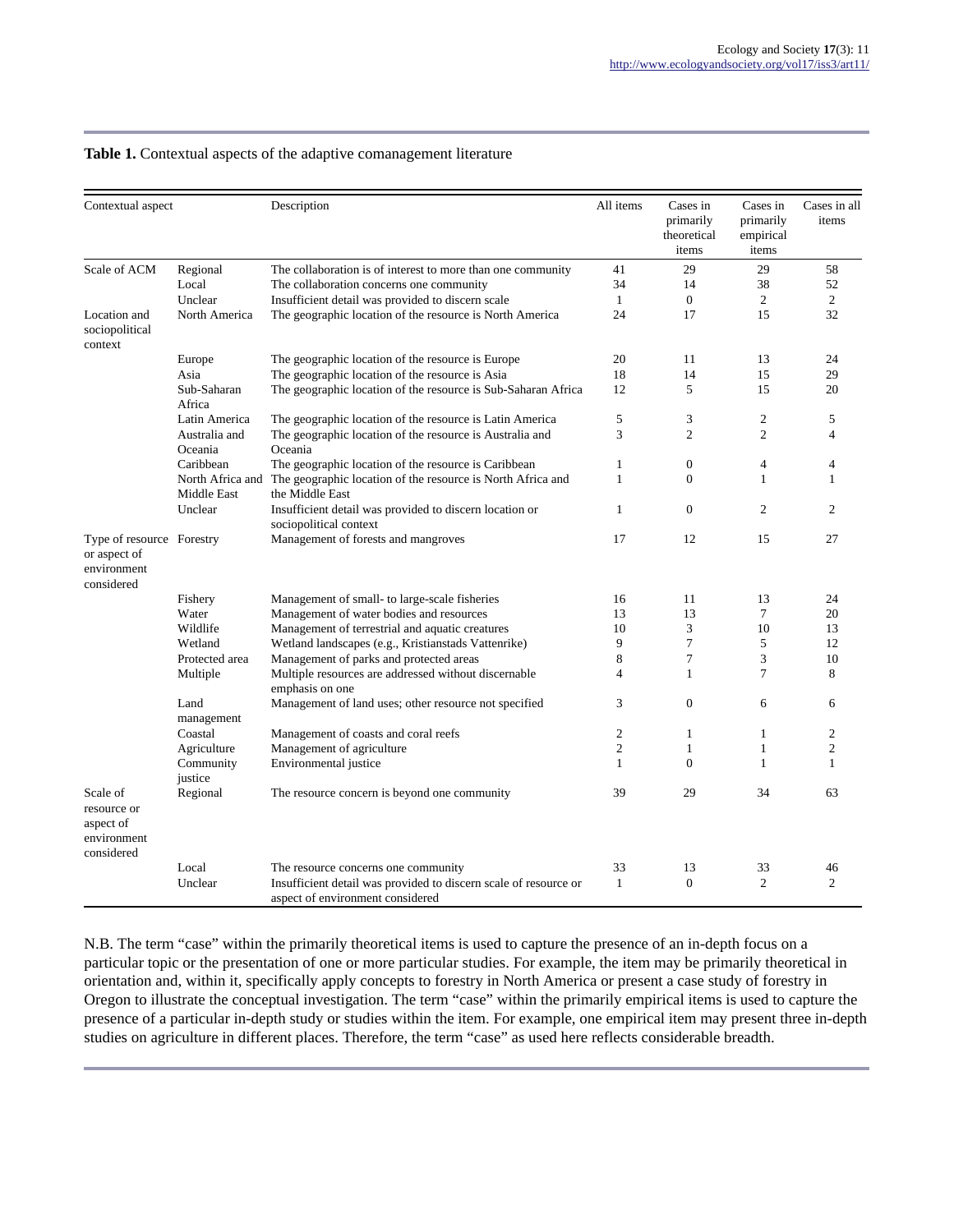water resources, and the scales at which these were investigated both regionally and locally were well represented.

It is important to recognize the variable nature of the case material presented in the items. For example, in some items, the case involved a general sector or resource (e.g., forestry), whereas in others, it may have involved both a sector and specific location (e.g., forestry in Indonesia). Consequently, the numbers of cases identified for the contextual aspects do not necessarily equal the total number of case studies identified. Another caveat here is that a broad and inclusive definition of case study was employed. It is acknowledged that using such a term conceals great variability, especially insofar as some case material was brief and others were more robust and conveyed greater depth. Nonetheless, the broad pattern reveals that studies usually combine conceptual and empirical elements, involve one or more cases, are examined in North America, Europe, and Asia, and consider forestry, fisheries, water, wildlife, wetlands, and protected areas.

### **UNPACKING ACM FROM ACCUMULATED EXPERIENCES**

Our second objective sought to comprehensively understand ACM based on experiences accumulated to date, and our third objective aimed to examine how aspects of ACM relate to outcomes. Specific questions corresponding to these objectives were developed in step one of the systematic review (see Appendix 1) and are used here as sub-headings to unpack ACM from accumulated experiences. Figure 1 also offers a structural guide to the presentation of the results.

## **How is ACM Defined?**

A key issue in being able to compare ACM processes across cases to discern patterns in what contributes to success or failure is that the concept under study is well, and consistently, defined. A logical starting point, therefore, was to examine how the purpose(s) of ACM—i.e., the aims, goals, and intentions of ACM—were defined across our surveyed items (Appendix 2).

Two major themes emerged from the analysis. The first, combining the learning aspect of adaptive management with the linking function of collaboration, was the most frequently cited purpose (25 items, 42 passages) of ACM. Equally frequent was the expression of ACM as encompassing collaboration, the capacity to adapt, and some additional aspect (25 items, 37 passages). The additional aspects contained herein were widespread and included knowledge, resilience, enhanced management and governance, improved human well-being, enhanced communication, and policy innovation.

A number of additional purposes of ACM emerged beyond the two main themes. These themes were less concerned with joining learning and linking functions. Among these themes were statements referring only to the capacity to adapt (18 items, 23 passages), only to collaboration (four items, four passages) or only to one of these and one "other" (e.g., sustainability, resilience, revision of institutions, and knowledge). Moreover, themes also conveyed the intended consequence without relating it to adaptive capacity or collaboration (nine items, 10 passages). These consequences included sustainability, improved human well-being, and resilience. Illustrative of this theme are Charles's (2007:83) remarks: "the premise here is that desirable resource management policies and practices—in this case, those relating to ACM—are those that enhance the sustainability and resilience needed in any 'healthy' resource system."

Further analysis of the relationship among themes reveals the extent to which purposes of ACM are multi-tiered and multifaceted. A general pattern can be discerned where studies of ACM appear to cluster along two axes: those primarily concerned with fostering capacity for adaptation and encouraging the development of connections through collaboration; and those also explicitly concerned with ACM as means to bring about a number of desirable changes through adaptation and collaboration associated with discourses on social–ecological resilience (sensu Folke (2006)) and sustainability. These aims are not mutually exclusive, as evidenced by the numerous minor themes that connect them in various ways. Finally, it is interesting and thought provoking to note that our analysis shows that 46% of items did not convey any purpose of ACM. Although speculative, we wonder if this relatively high degree of items is due to an assumption of implicit intent when employing the term ACM. Moreover, a similar assumption may explain the additional purposes of ACM that were revealed and do not include the joining of adaptation and collaboration.

## **What Components (Variables) of ACM Are Garnering Attention?**

As experience with ACM grows, scholars and practitioners are exploring and examining an increasing range of variables that are believed to be critical components of the ACM process. Analysis identified 12 variables receiving particular attention by ACM scholars. As illustrated in Fig. 3, they range considerably in the amount of focus they receive. The five most commonly focused on include learning, knowledge, networks, shared power, and organizational interactions.

Table 2 briefly describes each variable and identifies associated themes. For the three most prevalent categories (learning, knowledge, networks), the breadth and depth of the emerging themes are pronounced. Learning, for example, exhibits the sub-theme of social learning and emerged in 81 items and 400 passages. Although it is beyond the scope of this paper to identify the extensive number of themes within each category, social learning should be highlighted for appearing in more items than some of the main variables (for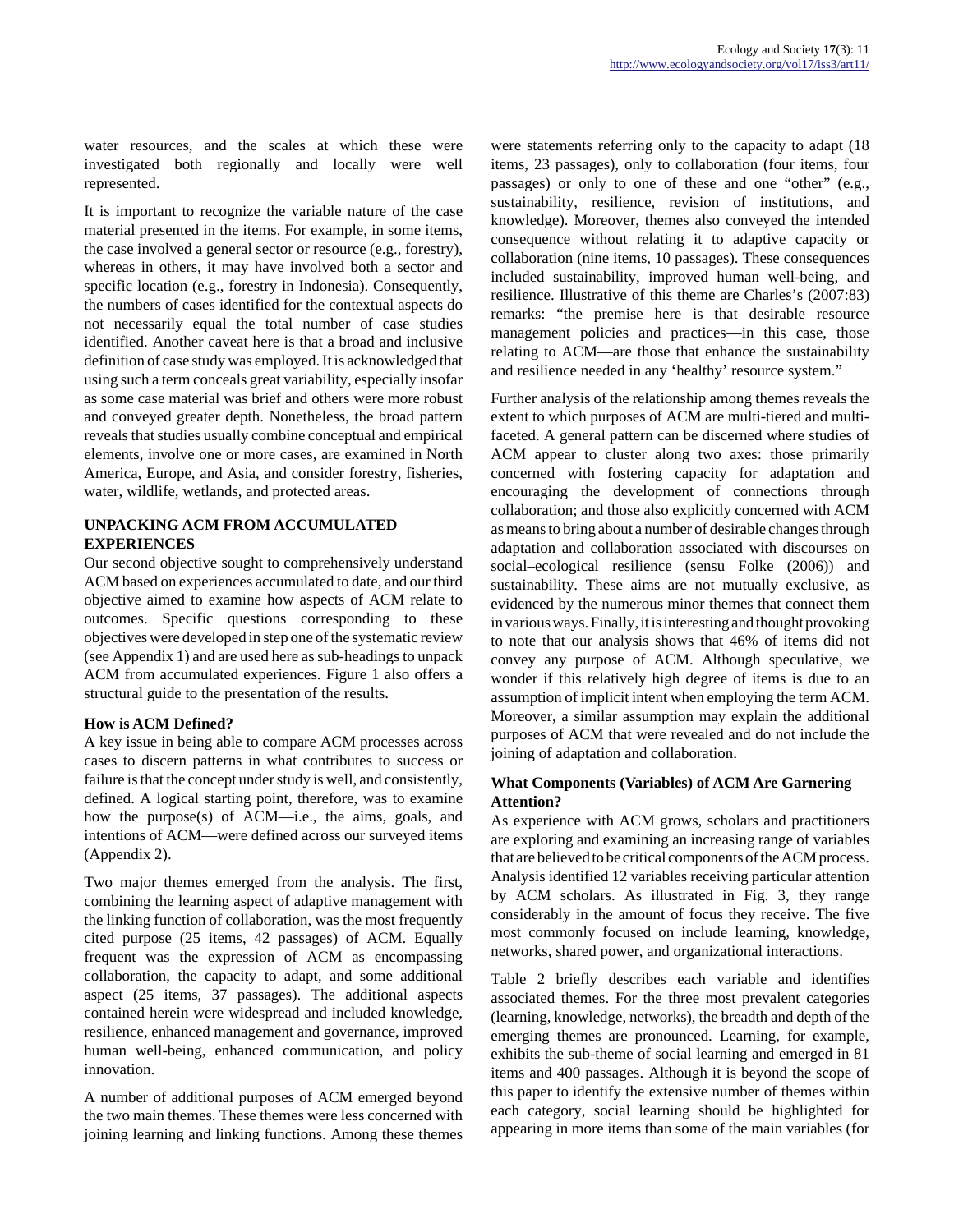#### **Table 2.** Component or variables of interest emerging within adaptive comanagement

| Component or<br>Variable         | Description                                                                                                                                                                                                                                                                                                                                                                                                                                                 | No. of<br>Items | No. of Passages |
|----------------------------------|-------------------------------------------------------------------------------------------------------------------------------------------------------------------------------------------------------------------------------------------------------------------------------------------------------------------------------------------------------------------------------------------------------------------------------------------------------------|-----------------|-----------------|
| <b>Bridging</b><br>Organizations | Bridging organizations/institutions are intermediaries (not individuals), and attention in this<br>theme is on the role played by these bodies. Attention is given to how they support interface<br>with other variables (e.g., learning, trust, networks, linkages) and catalyze ACM. Functions<br>of "boundary organizations" or "brokering organizations" are included.                                                                                  | 19              | 57              |
| Conflict                         | Conflict encompasses tensions arising between/among the individuals and organizations in<br>ACM. Sub-themes include: conflict resolution, mechanisms to resolve conflicts,<br>opportunities associated with conflicts.                                                                                                                                                                                                                                      | 40              | 79              |
| Enabling<br>Conditions           | Enabling conditions include circumstances central to developing and/or sustaining the ACM<br>process. Sub-themes include: legislation or policy, the role of government, funding. Myriad<br>other conditions emerged within the sub-theme "other," with many referring to other<br>variables.                                                                                                                                                               | 42              | 89              |
| Incentives                       | Incentives encompass things that incite, sustain, or truncate ACM. The general notion of<br>incentives is identified as being important to ACM and as an unconditional catalyst (both<br>monetary and non-monetary). Additional sub-themes focus on rewards and punishments<br>contingent on specific achievements/behaviors.                                                                                                                               | 21              | 35              |
| Knowledge                        | The information/skills/expertise/experiences/worldviews that individuals and organizations<br>bring to ACM and their associated uses and influences are encapsulated in the theme<br>knowledge. Numerous sub-themes emerged in association with knowledge, such as:<br>combination of knowledge, types of knowledge, information forms and functions,<br>communication of knowledge, control of knowledge, and knowledge in relation to other<br>variables. | 83              | 344             |
| Leadership                       | The act of leading or emergence of guiding (by an individual or organization) emerged as<br>the theme of leadership. Its presence or absence was typically connected with the success or<br>failure of ACM and key associated characteristics discussed.                                                                                                                                                                                                    | 39              | 116             |
| Learning                         | Learning broadly concerns how knowledge is gained and employed in relation to ACM.<br>Attention is also given to the influence of the learning process on ACM as well as its<br>interaction with other variables. The sub-theme of social learning emerges with considerable<br>strength (81 items, 400 passages). Other sub-themes include: experiential learning,<br>monitoring and evaluation, and transformative learning.                              | 94              | 687             |
| <b>Networks</b>                  | Networks capture the connections (structurally and functionally) between and among the<br>entities, and the theme emerges frequently as being important to ACM. Sub-themes include<br>the features of networks (e.g., cross-scale, multi-level), the type of networks (e.g., formal,<br>informal), and relationship to other variables (e.g., social capital, learning, knowledge).                                                                         | 69              | 325             |
| Organizational<br>Interactions   | Organizational interactions consider links between and among organizations (formal and<br>informal). Sub-themes include: the nature of these links (horizontal and vertical), the extent<br>to which they cross scales and levels, the fit with ecosystems, and their consequences (e.g.,<br>enhance fit).                                                                                                                                                  | 64              | 206             |
| <b>Shared Power</b>              | Shared power is a foundational premise of ACM and often considered a structural element.<br>The theme is often employed in a general sense to convey the collective ability to influence<br>or exert authority. Sub-themes include: empowerment, devolution of power<br>(decentralization), and emphasis on property rights.                                                                                                                                | 54              | 234             |
| Shared<br>Responsibility         | Shared responsibility refers to the collective sharing of obligations for a resource or<br>environmental consideration. Incorporation of rights and transfer of responsibilities are<br>common considerations.                                                                                                                                                                                                                                              | 33              | 74              |
| Trust                            | Trust focuses on the relationship between and among people. Trust is considered as a key<br>influence on success or failure of ACM. It is examined within case studies and highlighted<br>as a critical link in building cross-scale and cross-level links.                                                                                                                                                                                                 | 49              | 126             |

example, bridging organizations, incentives). It refers to learning that occurs through human interactions and as a process of iterative reflection (often characterized by multiple loops) and has received intense consideration within the ACM literature.

#### **What Outcomes of ACM Are Being Realized?**

Adaptive comanagment is instrumental in nature, and those engaging with the concept do so with the underlying premise that the process will lead to some type of outcome. Our analysis revealed 60 distinct themes representing outcomes in 196 passages, across 61 items. The outcomes of ACM as revealed by the systematic review are categorized as "actual" or "potential" and are presented in Tables 3 and 4. The "actual" category encompasses passages based on direct substantiated observations or experiences as well as statements of causal assertion. The "potential" category refers to passages of text that are speculative or anticipatory in nature, offering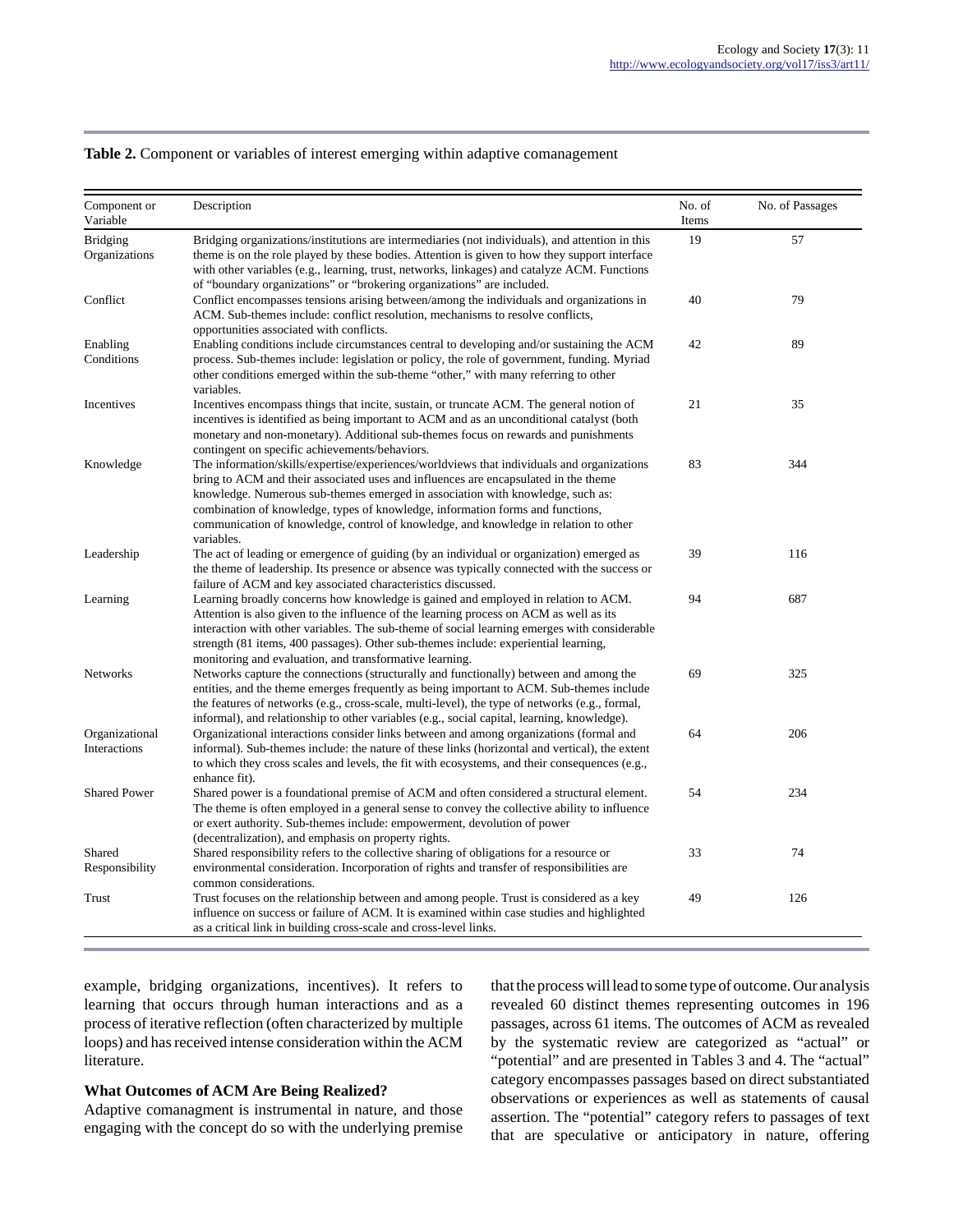outcomes theorized or anticipated by the authors. In total, 44 actual outcomes emerged from 22 items. Conflict resolution was the most frequent actual outcome of ACM. The potential category revealed 41 outcomes of ACM from 52 items. The development of adaptive capacity emerged clearly as the potential outcome with the greatest frequency.

**Fig. 3.** Component or variables of interest emerging within adaptive comanagement.



Comparing the categories of "actual" and "potential" outcomes reveals several similarities and differences. Both encompass a relatively long list of outcomes, and the frequency of mention of many of these is low (fewer than two items and fewer than three passages). Within the five outcomes with the greatest strength (i.e., highest frequency of number of items and passages), the development of adaptive capacity is the only one to occur in both themes. In broadening consideration to all the outcomes that emerged, 18 were identified as both potential and actual. Analysis also reveals that eight outcomes that emerged appear contradictory. We use the term "appear contradictory" to refer to instances where outcomes seem to be in opposition and stress that all systematic reviews are limited by the reporting in the different items that are analyzed. Examples of such contradictory outcomes include: resolution of conflict or dispute vs. temporary increase in explicit conflict; increased resource health vs. reduced resource health; increased equity in distribution of benefits and costs vs. unequal distribution of benefits). In all instances of these contradictions, the strength was low (fewer than two items and fewer than three passages). The presence of such contradictions suggests that the outcomes of ACM are not always straightforward. In the potential category, there appears to be a clear demarcation point between the six outcomes with the greatest strength (eight or more items and 15 or more passages) and the remainder (five or fewer items and seven or fewer passages). A similar demarcation point is not evident in the actual outcomes that emerged. This suggests that when authors hypothesize around outcomes, they tend to

**Table 3.** Actual outcomes of adaptive comanagement

| Description                                                               | Number of Items | Number of<br>Passages |
|---------------------------------------------------------------------------|-----------------|-----------------------|
| Resolution of conflict or dispute                                         | 8               | 17                    |
| Increased participation by or                                             | $\overline{4}$  | 15                    |
| engagement of marginalized                                                |                 |                       |
| stakeholders                                                              |                 |                       |
| Development of adaptive capacity                                          | 7               | 13                    |
| Increased collaboration                                                   | $\overline{4}$  | 12                    |
| Economic development                                                      | 3               | 10                    |
| Enhanced communication and                                                | 3               | 10                    |
| negotiation                                                               |                 |                       |
| Devolution of power                                                       | 2               | 10                    |
| Improved resource health                                                  | 7               | 9                     |
| Achievement of developmental goals                                        | 3               | 9                     |
| Increased interest or investment in                                       | 3               | 8                     |
| resource health                                                           |                 |                       |
| <b>Enhanced livelihoods</b>                                               | 3               | 8                     |
| Relationships of trust                                                    | 1               | 8                     |
| Reduced power imbalances                                                  | 2               | 8                     |
| Generation, sharing, and integration of                                   | 6               | 8                     |
| knowledge                                                                 |                 |                       |
| Increased accountability and                                              | 2               | 8                     |
| transparency                                                              |                 |                       |
| Increased self-confidence and skills                                      | 3               | 8                     |
| among locals                                                              |                 |                       |
| New or modified institutional                                             | 4               | 8                     |
| arrangements                                                              |                 |                       |
| Learning                                                                  | 6               | 7                     |
| Changes in perceptions and actions                                        | 2               | 7                     |
| Enhanced efficiency and effectiveness                                     | 5               | 7                     |
| of management                                                             |                 |                       |
| Creative ideas for solving problems                                       | 5               | 6                     |
| Decrease in illegal resource use                                          | 3               | 6                     |
| Social-ecological resilience                                              | 3               | 4                     |
| Development of networks                                                   | $\overline{4}$  | 4                     |
| Increased equity in distribution of costs                                 | 1               | $\overline{4}$        |
| and benefits                                                              |                 |                       |
| Broader based legitimization for                                          | 3               | 4                     |
| management                                                                |                 |                       |
| Unequal distribution of benefits                                          | 2               | 3                     |
| Increased well-being                                                      | 3               | 3                     |
| Resource management plans                                                 | $\overline{2}$  | 3                     |
| Failure to improve livelihoods                                            | $\overline{c}$  | 2                     |
| Empowerment of stakeholders                                               | $\overline{2}$  | $\overline{2}$        |
| Improved access to resources                                              | 1               | $\overline{2}$        |
| Failed institutionalization of attitudes                                  | 1               | 1                     |
| Community development                                                     | 1               | 1                     |
| Animosity from government                                                 | 1               | 1                     |
| Failure to lessen state control                                           | 1               | 1                     |
| Absent empowerment through material                                       | 1               | 1                     |
| gains                                                                     |                 |                       |
|                                                                           | 1               | 1                     |
| Changes in environmental parameters                                       | 1               | 1                     |
| Strengthened institutions                                                 | 1               | 1                     |
| No changes in resource condition                                          |                 |                       |
| Increases in supporting mechanisms                                        | 1               | 1                     |
| Temporary increase in explicit conflict                                   | 1               | 1                     |
| Increased transaction costs (time)<br>Proliferation of illegal activities | 1               | 1<br>1                |
|                                                                           | 1               |                       |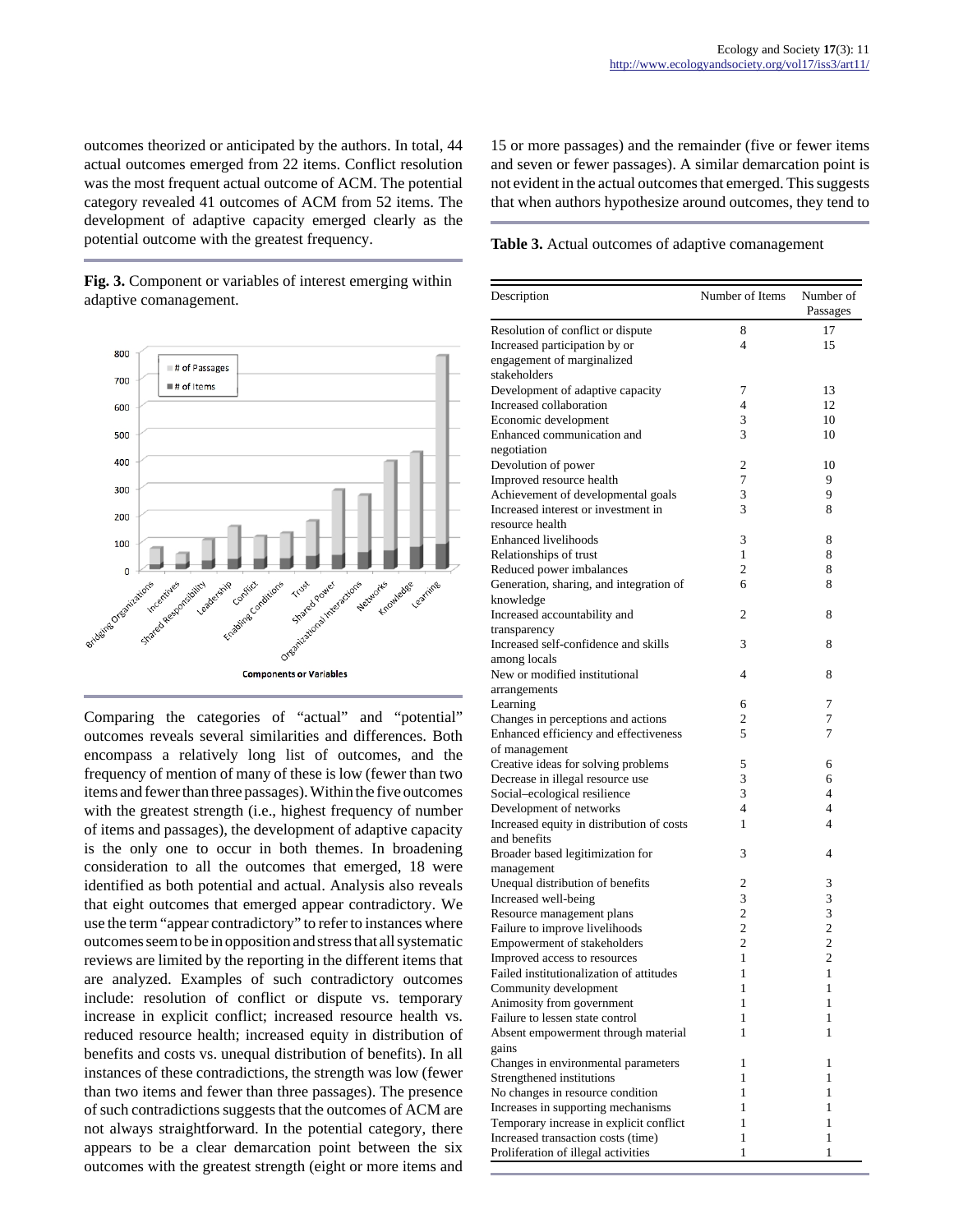range within a much narrower scope than the diversity found in reality.

### **Is ACM a Success?**

The opening paragraphs of this paper allude to the positive expectations (or potentiality) associated with ACM. Our query sought to take stock of the successes and failures of ACM by systematically analyzing all 108 items. A total of 17 items in the systematic review contained information about the success of ACM in 28 passages. Similar to the outcomes, specific success was found to be treated in two ways, as an observable phenomenon directly linked to the ACM process or as an anticipated outcome. Therefore, we used a similar system of categorization for success, distinguishing between "actual success" and "potential success" in the items reviewed.

Table 5 lists the successes identified from coding within each respective category (actual and potential). Within each category, eight specific successes were identified. Participation and involvement of relevant stakeholders was the actually observed success of ACM with the greatest cumulative number of mentions. An example is illustrated by (Ayles et al. 2007:137): "...the success of the plan, as exhibited not just by the recovery of the char stock but also by the community support it garnered, is a matter of pride for the working group and the Paulatuk HTC. It is viewed as a success for comanagment in the wider ISR community, and in 2003, the working group members received the FJMC comanagment Award for their contribution to comanagment in the Arctic. A further result is that community members are ready to take greater personal responsibility for the management of their resources."

Conflict resolution and collaboration were the only successes to appear as both actual and potential.

Twenty of the items addressed failure, lack of success, and/or undesirable consequences of ACM. The categories "actual failure" and "potential failure" were again useful to differentiate those with and without an empirical basis. Table 6 presents the 12 actual failures and the 11 potential failures associated with ACM. Failure to achieve sustainable resource use or social–ecological resilience is the specific actual failure with the greatest strength (eight items and eight passages). For example, Fabricius and Cundill (2010:60–61) observed that "despite the existence of a window of opportunity, and the benefits of adaptive comanagment coupled with several decades' experience working in rural African communities in community-based natural resource management setting, things still went wrong. Since there was no structure to report to, the Village Land Committees, while continuing to exist, have not progressed further than developing the mini management plans, with negative implications for monitoring, institutions and, ultimately, ecosystem resilience." Comparative analysis of the actual and potential categories reveals considerable overlap, as nine specific failures appear in both.

#### **Table 4.** Potential outcomes of adaptive comanagement

| Description                                                         | Number of Items | Number of<br>Passages |
|---------------------------------------------------------------------|-----------------|-----------------------|
| Development of adaptive capacity                                    | 24              | 36                    |
| Social-ecological resilience                                        | 18              | 25                    |
| Sustainable resource use                                            | 16              | 21                    |
| Enhanced efficiency and                                             | 17              | 20                    |
| effectiveness of management                                         |                 |                       |
| <b>Enhanced livelihoods</b>                                         | 8               | 15                    |
| Creative ideas for solving problems                                 | 8               | 15                    |
|                                                                     | 5               | 7                     |
| Devolution of power<br>Increased collaboration                      | 6               | 6                     |
| Broader-based legitimization for                                    | 5               | 6                     |
|                                                                     |                 |                       |
| management<br>Enhanced communication and                            | 4               | 5                     |
|                                                                     |                 |                       |
| negotiations                                                        |                 |                       |
| Resolution of conflict                                              | 5               | 5                     |
| Increased participation and                                         | 5               | 5                     |
| engagement by stakeholders or                                       |                 |                       |
| participatory decision making                                       |                 |                       |
| Increased income                                                    | $\overline{4}$  | 4                     |
| Increased equity in decision making                                 | $\overline{4}$  | 4                     |
| Increased equity in distribution of                                 | 3               | 4                     |
| benefits and costs                                                  |                 |                       |
| Increased self-confidence and skills                                | 4               | 4                     |
| of locals                                                           |                 |                       |
| Increased awareness of challenges                                   | 4               | 4                     |
| and current flaws and resource                                      |                 |                       |
| health                                                              |                 |                       |
| Increased resource health                                           | 3               | 4                     |
| Changes in perceptions and actions                                  | 3               | 3                     |
| Increased equity in access to                                       | 3               | 3                     |
| resource                                                            |                 |                       |
| New or modified institutional                                       | 3               | 3                     |
| arrangements                                                        |                 |                       |
| Improvements in human and social                                    | 2               | 2                     |
| capital                                                             |                 |                       |
| Better defined rights and                                           | 2               | 2                     |
| responsibilities                                                    |                 |                       |
| Reduced vulnerability                                               | 2               | 2                     |
| Linking of knowledge                                                | 2               | $\overline{c}$        |
| Reduced transaction costs                                           | 1               | 1                     |
| Reduced resource health                                             | 1               | 1                     |
|                                                                     | 1               | 1                     |
| Illegitimate decisions<br>Creation of conditions for                | 1               | 1                     |
|                                                                     |                 |                       |
| management                                                          |                 |                       |
| Increased capacity in community<br>Promotion of social and cultural | 1               | 1                     |
|                                                                     | 1               | 1                     |
| values                                                              |                 |                       |
| Overcome capacity challenges                                        | 1               | 1                     |
| Modification of unsustainable                                       | 1               | 1                     |
| social-ecological feedbacks                                         |                 |                       |
| Increase in protectionist practices                                 | 1               | 1                     |
| that disadvantage vulnerable users                                  |                 |                       |
| Agreed-upon sanctions                                               | 1               | 1                     |
| New cooperative undertakings                                        | 1               | 1                     |
| beyond specific issue                                               |                 |                       |
| Building of memory                                                  | 1               | 1                     |
| Strengthened institutions                                           | 1               | 1                     |
| Community cohesion                                                  | 1               | 1                     |
| Resource management plans                                           | 1               | 1                     |
|                                                                     |                 |                       |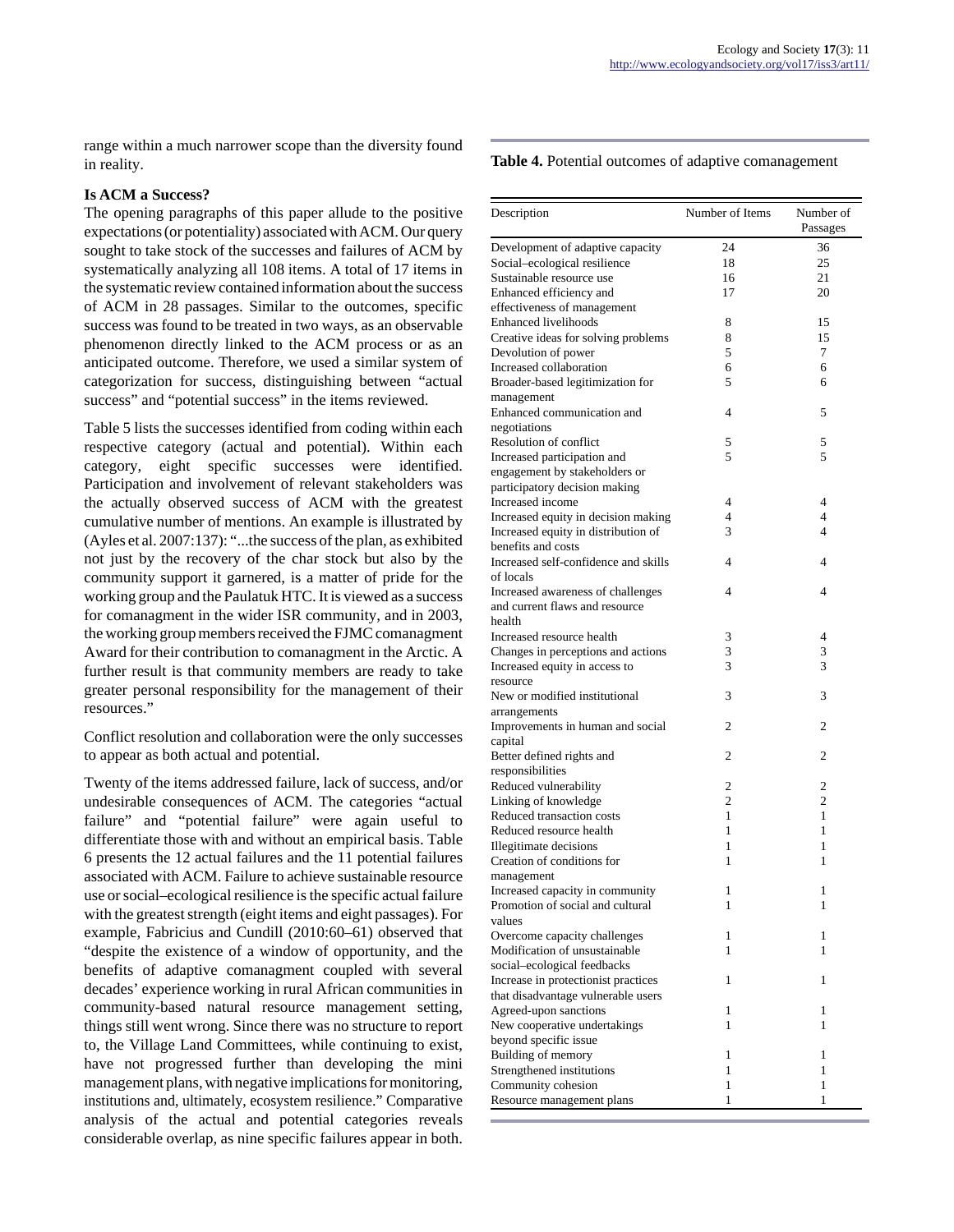However, 75% of the specific failures across both categories emerged with relatively little strength (fewer than two items and fewer than two passages).

#### **Table 5.** Successes of adaptive comanagement

| Description                                            | Number Number<br>of<br><b>Items</b> | of<br>Passa-<br>ges |
|--------------------------------------------------------|-------------------------------------|---------------------|
| Actual                                                 | 9                                   | 17                  |
| Participation and involvement of relevant stakeholders | 6                                   | 10                  |
| Conflict resolution                                    | 3                                   | 7                   |
| Improved resource health                               | 4                                   | 4                   |
| Collaboration                                          | 3                                   | 3                   |
| Education                                              | 2                                   | $\overline{c}$      |
| Improved community well-being                          | $\mathfrak{D}$                      | $\overline{c}$      |
| Transformation of institutions                         |                                     | 1                   |
| Improved communication                                 |                                     | 1                   |
| <b>Potential</b>                                       | 9                                   | 11                  |
| Collaboration                                          | 6                                   | 6                   |
| Conflict resolution                                    | 4                                   | 5                   |
| Empowerment                                            | 3                                   | 4                   |
| Equitable distribution of resources                    | 3                                   | 3                   |
| More efficient and effective decision making           | 3                                   | 3                   |
| Learning                                               | $\overline{c}$                      | 3                   |
| Enhanced credibility and legitimization                | $\overline{c}$                      | $\overline{c}$      |
| Flexibility and adaptation of institutions             | 1                                   | 1                   |

In attempting to appraise the achievements of ACM, the review compares the empirical (i.e., actual) evidence on successes and failures of ACM accumulated thus far. Acknowledged limitations in making this comparison are that the labels of success and failure are variously defined by authors and also vary considerably in scope. Notwithstanding this caveat, there are eight themes of actual success and 12 themes of actual failure from experience thus far. Of all the themes, failure to achieve sustainable resource use or social– ecological resilience emerged with the greatest frequency (eight items, eight passages). Moreover, four themes appear in both the success and the failure categories, signaling that the associated results of ACM are mixed thus far. These include: resource health/achievement of sustainable resource use or social–ecological resilience; participation and involvement of relevant stakeholders/ failure to facilitate pluralism and linkages, community well-being, and conflict.

### **Can Insights Be Drawn as to How Aspects of ACM Relate to Outcomes?**

Our third objective sought to examine how aspects of ACM relate to outcomes of ACM processes. To do this, we first analyzed the relationship between items containing information on successes and failures and the presence of a clear purpose of ACM. We then focused on identifying the factors that contribute to the success or failure of ACM. By factors, we refer both to the key variables or components associated with ACM in the reviewed literature (Table 2), as well as other, potentially contextual, factors, such as research and practical experience, ecological disturbances, and presence of crisis. Finally, we examined the definition, measurement, and findings associated with the factors across the items in which it was found. We then determined the presence or absence of a consistent pattern from which robust conclusions may be drawn.

Given the criticality of clearly and consistently defining ACM in making comparisons and establishing patterns, we probed the relationship between the items containing information on successes and failures and the extent to which a clear purpose of ACM was also conveyed. Fifty-four percent of all items containing information on successes and failures of ACM also conveyed a clear purpose. A difference between the failure and success categories is evident, as 60% of those items in the former category also had a clear purpose of ACM, whereas only 47% of items in the latter category did. These results are concerning as the absence of clear purpose/definition (as well as diversity of definitions identified above) hinders the ability to evaluate outcomes.

#### **Table 6.** Failures of adaptive comanagement

| Description                                                                    | Number         | Number of      |
|--------------------------------------------------------------------------------|----------------|----------------|
|                                                                                | of Items       | Passages       |
| <b>Actual</b>                                                                  | 15             | 19             |
| Failure to achieve sustainable resource use or                                 | 8              | 8              |
| social-ecological resilience                                                   |                |                |
| Failure to facilitate pluralism and links                                      | 5              | 5              |
| Failure to enhance legitimization for policies and<br>actions                  | $\overline{2}$ | $\overline{c}$ |
| Failure to enhance equity in resource sharing                                  | 2              | $\overline{2}$ |
| Failure to increase income                                                     | $\overline{c}$ | $\overline{c}$ |
| Failure to increase community well-being                                       | $\overline{c}$ | $\overline{c}$ |
| Failure to enhance equity and efficiency of                                    | 1              | 1              |
| decision making                                                                |                |                |
| Failure to enhance livelihoods of locals                                       | 1              | 1              |
| Failure to change perceptions and actions                                      | 1              | 1              |
| Unequal distribution of costs and benefit                                      | 1              | 1              |
| Failure to resolve conflict                                                    | 1              | 1              |
| Demoralization                                                                 | 1              | 1              |
| <b>Potential</b>                                                               | 9              | 13             |
| Failure to facilitate pluralism and links                                      | 6              | 6              |
| Failure to enhance equity and efficiency of                                    | 4              | 4              |
| decision making                                                                |                |                |
| Failure to resolve conflict                                                    | 2              | 3              |
| Failure to enhance equity in resource sharing                                  | 3              | 3              |
| Failure to achieve sustainable resource use or<br>social-ecological resilience | $\overline{c}$ | $\overline{c}$ |
| Failure to enhance legitimization for policies and<br>actions                  | $\overline{c}$ | $\overline{c}$ |
| Deterioration of resource management plans                                     | $\overline{c}$ | $\overline{c}$ |
| Failure to enhance adaptive capacity                                           | 1              | 1              |
| Failure to enhance livelihoods of locals                                       | 1              | 1              |
| Unequal distribution of costs and benefits                                     | 1              | 1              |
| Failure to decrease poverty                                                    | 1              | 1              |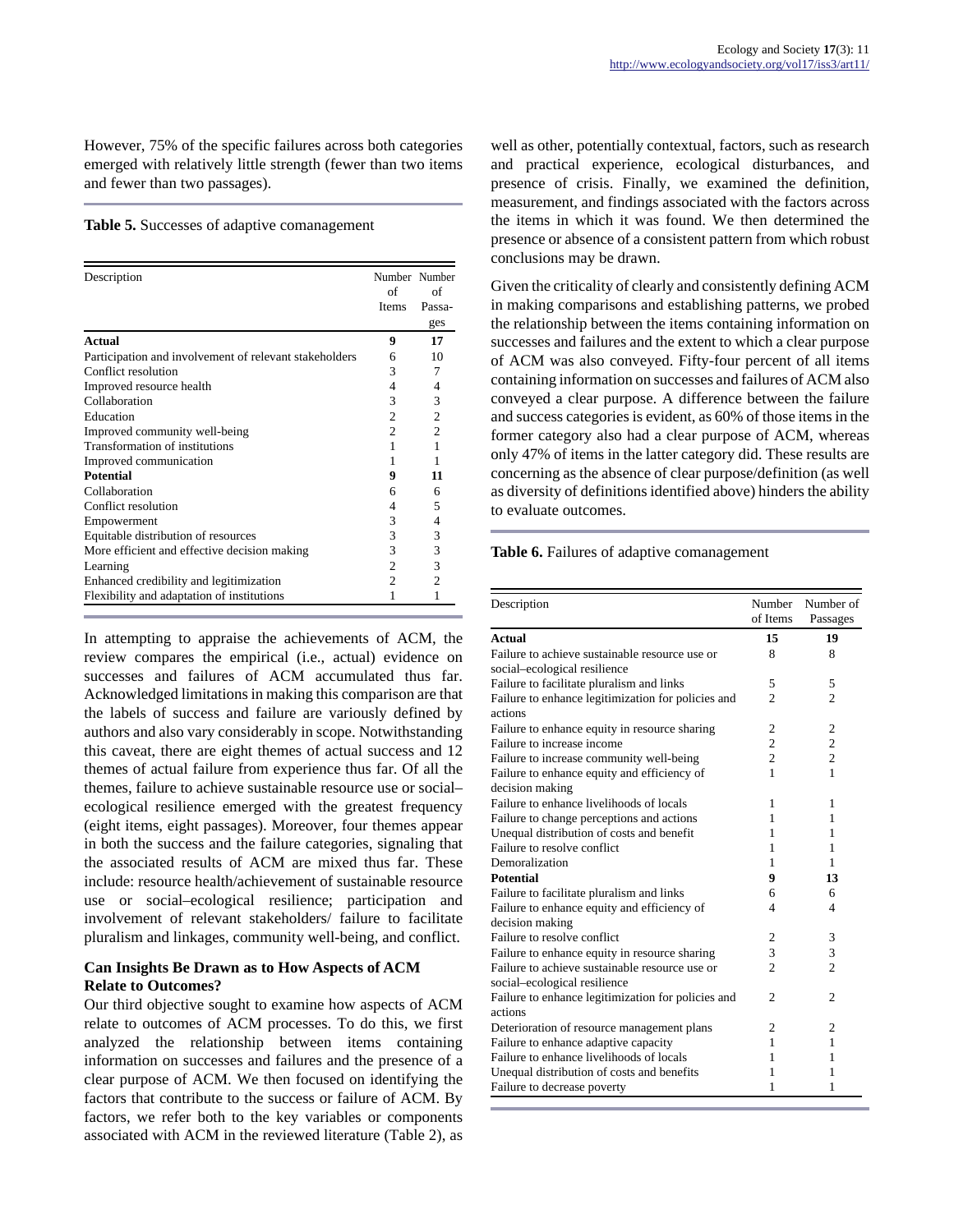Factors contributing to success and failure receive a strong focus within the ACM literature. Similar to the analysis of successes and failures above, these factors were categorized according to their "actual" (i.e., from experience) or "potential" (i.e., anticipatory) nature. Seventy-five passages, across 38 items, contained information on factors contributing to the success of ACM (Table 7). Social networks was the "actual" factor most frequently documented, cited almost twice as many times as the second strongest theme, which was learning. Five themes (social networks; learning; participation of relevant stakeholders in management; generation, use and sharing of information and knowledge; management flexibility) appeared in both the actual and potential categories. The number of factors identified as potentially contributing to successful ACM is almost double the number that emerged from actual experience.

**Table 7.** Factors contributing to success of adaptive comanagement

| Description                                                  |                | Number Number  |
|--------------------------------------------------------------|----------------|----------------|
|                                                              | of             | of             |
|                                                              | <b>Items</b>   | Passages       |
| <b>Actual</b>                                                | 17             | 31             |
| Social networks                                              | 13             | 18             |
| Learning                                                     | 8              | 16             |
| Participation of all relevant stakeholders in<br>management  | 5              | 6              |
| Generation, use, and sharing of information and<br>knowledge | 3              | 4              |
| Development of necessary attitudes and skills                | $\overline{c}$ | $\overline{c}$ |
| Government control over illegal resource use                 | 1              | 1              |
| Management flexibility                                       | 1              | 1              |
| Funding                                                      | 1              | 1              |
| <b>Potential</b>                                             | 29             | 44             |
| Participation of relevant stakeholders in management         | 14             | 16             |
| Social networks                                              | 13             | 14             |
| Learning                                                     | 11             | 16             |
| Enforcement of rules                                         | 11             | 12             |
| Generation, use, and sharing of information and              | 9              | 11             |
| knowledge                                                    |                |                |
| Management flexibility                                       | 6              | 6              |
| Conflict resolution                                          | $\overline{4}$ | 4              |
| Shared vision                                                | 4              | $\overline{4}$ |
| Long-term commitment                                         | 3              | 3              |
| Access to resources (information, funding, etc.)             | $\overline{2}$ | $\overline{c}$ |
| Leadership                                                   | $\overline{c}$ | $\frac{2}{2}$  |
| Clearly defined resource system                              | $\overline{2}$ |                |
| Self-organization                                            | $\mathbf{1}$   | $\mathbf{1}$   |
| Institutional design principles                              | 1              | 1              |
| Research and practical experience                            | 1              | 1              |
| Management efficiency                                        | 1              | 1              |
| Presence of crisis                                           | 1              | 1              |
| Small-scale contexts                                         | 1              | 1              |

Forty-eight passages, across 24 items, address factors (actual and potential) contributing to failure of ACM (Table 8). The number of potential factors contributing to ACM failure was again greater than the number of actual ones, although the degree of congruence was substantial, with 14 themes occurring in both.

**Table 8**. Factors Contributing to Failures of Adaptive Comanagement

| Description                                          | Number         | Number         |
|------------------------------------------------------|----------------|----------------|
|                                                      | of<br>Items    | of<br>Passages |
| Actual                                               | 16             | 24             |
| Conflict of interests of those involved              | 7              | 8              |
| Power asymmetries among those involved               | $\overline{4}$ | 8              |
| Insufficient resources (financial, human, technical, | 4              | 5              |
| $etc.$ )                                             |                |                |
| Restrictive policies or institutions                 | 3              | 3              |
| Absence of multi-stakeholder commitment              | $\overline{c}$ | 3              |
| Deficiencies/inconsistencies in communication.       | 3              | 3              |
| information, knowledge                               |                |                |
| Unclear privileges, guidelines, and responsibilities | 2              | $\overline{c}$ |
| Short-term outlook                                   | $\overline{c}$ | $\overline{2}$ |
| Inability to learn, adapt, problem solve, or self-   | $\overline{c}$ | $\overline{c}$ |
| organize                                             |                |                |
| Lack of leadership                                   | 1              | 1              |
| Lack of understanding of ACM process                 | $\mathbf{1}$   | $\mathbf{1}$   |
| Ecological disturbances                              | 1              | 1              |
| Absence of social networks                           | 1              | 1              |
| Inability to make decisions, problems with decision- | 1              | 1              |
| making process                                       |                |                |
| Poorly developed civil society                       | 1              | 1              |
| Lack of homogeneity among resource systems and       | $\mathbf{1}$   | 1              |
| users                                                |                |                |
| <b>Potential</b>                                     | 16             | 27             |
| Conflict of interests of those involved              | 7              | 12             |
| Inability to learn, adapt, problem solve, or self-   | 7              | 8              |
| organize                                             |                |                |
| Restrictive policies or institutions                 | 5              | 5              |
| Lack of legitimate representation of stakeholders    | 5              | 5              |
| Insufficient resources (financial, human, technical, | 3              | 3              |
| etc.)                                                |                |                |
| Power asymmetries among those involved               | 2              | 2              |
| Unclear privileges, guidelines, and responsibilities | $\overline{2}$ | $\overline{c}$ |
| Short-term outlook                                   | $\overline{c}$ | $\overline{c}$ |
| Deficiencies/inconsistencies in communication,       | $\overline{2}$ | $\overline{c}$ |
| knowledge, information                               |                |                |
| Inability to make decisions, problems with decision- | $\overline{c}$ | $\overline{c}$ |
| making process                                       |                |                |
| Defensiveness                                        | 1              | 1              |
| Absence of multi-stakeholder commitment              | 1              | 1              |
| Inadequate amount of time for ACM to develop         | 1              | 1              |
| Lack of leadership                                   | 1              | 1              |
| Lack of understanding of ACM process                 | 1              | 1              |
| Ecological disturbances                              | 1              | 1              |
| Absence of social networks                           | $\mathbf{1}$   | 1              |
| Problem of fit between ecosystem and institution     | 1              | 1              |
| Unbalanced approach to ethics                        | 1              | $\mathbf{1}$   |
| Misconstruing effectiveness for success              | 1              | 1              |
| Failure to seize windows of opportunity              | 1              | $\mathbf{1}$   |

In comparing the factors (actual and potential) contributing to success and those contributing to failure of ACM, a total of eight themes emerged in common (i.e., positive attributes of the factor contributed to success and negative attributes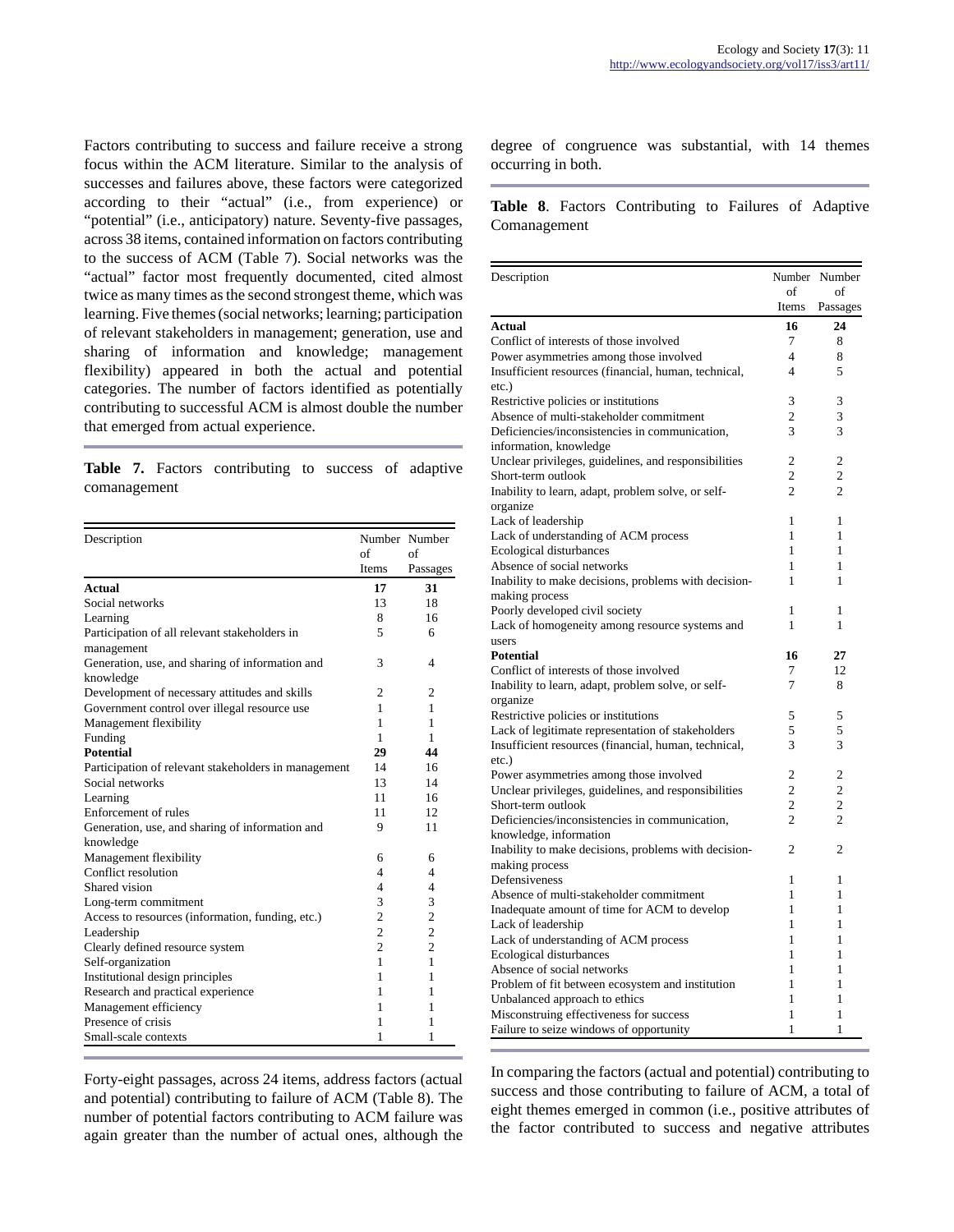contributed to failure). These include: conflict; resources; policies and institutions; stakeholder participation/commitment; communication, information, knowledge; learning, adaptation, problem solving and self-organization; leadership; and social networks. These factors closely resemble many of the components of ACM, particularly the subthemes within the enabling conditions component. Given our definition of factors above, this is not surprising, but rather confirms that studies of ACM do attempt to link key components of ACM to actual outcomes.

The identified factors contributing to the success or failure of ACM in the actual category were then examined to determine if a similar pattern was consistently evident. We set a minimum requirement for comparability at five items and, using selective coding, considered the definition, measurement, and findings associated with each factor (i.e., social networks, learning, participation, conflict of interests) across all items in which it was found. This revealed substantial variability in precision in terms of how each factor was conceptualized and measured. For example, "participation" and "conflict of interests" tend to be colloquially employed and intuitively gauged. The interests of stakeholder groups are often poorly defined and participation suffers from a lack of rigor in assessment. Terms of engagement and power relations in reference to participation are often not dealt with in detail, and thus, the level of participation of individual groups is difficult to assess and relate to outcomes. Similarly, terminology associated with "learning" is diverse (e.g., learning, learning by doing, social learning, reproductive learning, transformative learning, loop learning, active learning, action learning, learning from experience, systematic learning, shared learning) and defined in varying detail. This diversity and the varying degree of details provided make assessment of its contribution to outcomes difficult. Only a minority of the items examined employ traceable assessment methods; primarily qualitative observations of learning characteristics that are variously understood (e.g., Fisher et al. 2007, Plummer and FitzGibbon 2007). This finding is consistent with observations about the "paradox of learning" in ACM more generally by Armitage et al. (2008). "Social networks" is another factor that receives increasing attention in ACM work as a factor contributing to success. The conceptualization of social networks is broad and ranges from simply referring to social relations as a binary variable to tightly conceptualized and highly sophisticated methods of different types of social relations stemming from the field of social network analysis. In the former case, assessment becomes difficult as social relations are ubiquitous and treatment of social networks as either present or not lends little analytical sharpness to evaluate impacts on outcomes. Studies employing more formal methods of definition and analysis make use of more clearly defined operational measures (e.g., density, cohesion, centralization) (see Bodin and Norberg 2005, Bodin and Crona 2009). The diverse conceptualizations of these factors and general lack of operational measures to assess their contribution to outcomes make it impossible currently to derive robust conclusions from experience accumulated with ACM to date.

### **DISCUSSION**

ACM has received and is receiving considerable attention because of its potential to provide a governance form for addressing circumstances of complexity and uncertainty, as well as enhance the fit with ecosystem dynamics (Folke et al. 2005, Olsson et al. 2010). This has led to rapid conceptual development and practical uptake as witnessed in the large number of studies identified for this review. The emerging ACM literature holds the potential to offer productive insights on dealing with change.

We sought to understand the whole "complex of ACM" through this systematic review. This included characterizing the state of the literature, better understanding how ACM is defined and operationalized, and examining how aspects of ACM relate to specific outcomes. However, as the findings in the previous section reveal, the rapid, sometimes unstructured, development can also lead to considerable imprecision, inconsistency, and confusion. For example, a clear purpose or definition of ACM was absent in about half of the items containing information on successes and failures. Moreover, we found very little basis for meaningful comparisons when looking across factors in relation to successes or failures and no robust findings. This led us to abandon our further aspirations to gain knowledge about how the variables or components of ACM interrelate as well as relate to goals and outcomes. Based on our systematic review and analysis, we highlight a number of critical challenges for ACM scholarship that we see emerging from the current state of the ACM literature.

● *Understanding contextual differences and the applicability of ACM.* Our review shows that much of the published ACM scholarship has concentrated on North America and Europe, with the notable exception being work by CIFOR in Asia. Given the differences that exist within these locations and contexts, a pertinent question is the extent to which ACM transcends and/or is transferable across contextual differences relating to wealth/poverty, political systems, and degrees of social and ecological capital. For example, Colfer (2005) highlights the contextual nature of ACM after investigating a suite of independent variables through CIFOR's extensive experiences and finds no one variable or condition to be deterministic. Furthermore, our findings revealed a concerted focus on "typical" common-pool resources that often are managed as common property, such as forestry, fisheries, and water resources. A question that thus emerges is whether ACM is also applicable to other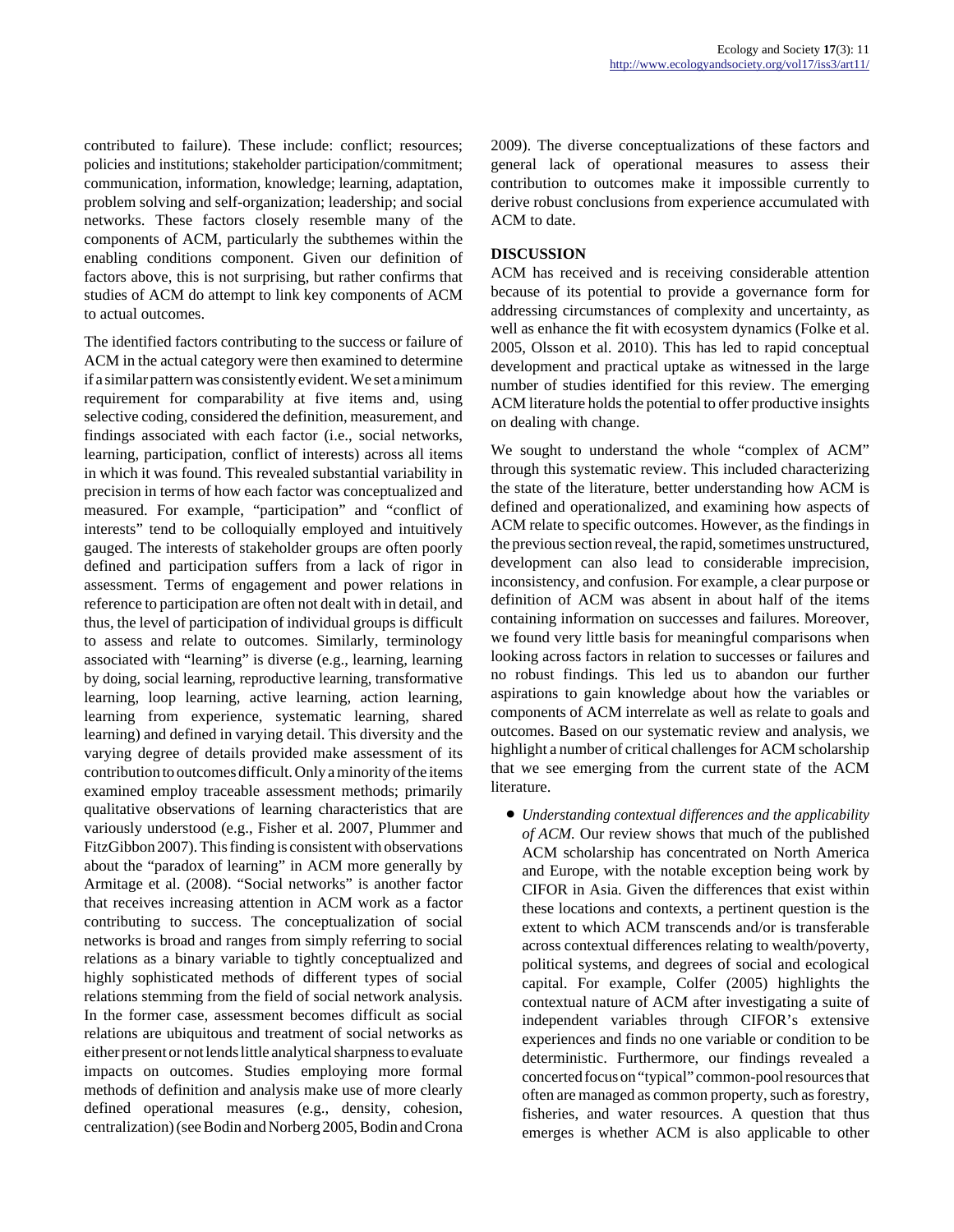property regimes and/or environmental issues. For example, it is now being argued that ACM can significantly contribute to climate change mitigation and adaptation efforts (CIFOR 2009, May and Plummer 2011). In light of the mixed outcomes revealed in the review, such suggestions need to be evaluated.

- *Identifying and stringently applying a consistent goal for ACM.* Adaptive comanagment generally seeks to foster the capacity for adaptation and to encourage collaboration as well as bring about positive changes aligned with social–ecological resilience (sensu Folke (2006)) and sustainability. However, the specific purpose of ACM is not clearly and consistently defined in the literature, and consensus does not exist about the intent of the concept. The range of variation in goal definition is substantial, ranging from those that are relatively specific (e.g., knowledge integration, knowledge creation) to those that are very broad (e.g., sustainability, resilience). This absence of clear and consistent purpose and the breadth of intentions make a systematic evaluation difficult and currently preclude attempts at building a coherent theory around the process and outcomes of ACM.
- *Evaluating outcomes and establishing generalizable patterns of how components of ACM relate to goals and outcomes.* The review revealed an extensive list of actual and potential (theorized) outcomes of ACM. Many of these outcomes are in themselves conceptually fuzzy, and their assessment or measurement are vague and context specific. For example, adaptive capacity was the third most frequently cited actual outcome and the most cited potential outcome. At the same time, conceptual clarity and measurement of adaptive capacity itself remain an issue of debate (Smit and Wandell 2006, Füssel 2007). Basing the evaluation of ACM on other equally amorphous concepts is highly problematic and necessitates deconstruction of these concepts. The review revealed 12 components of ACM comparable to those found by Plummer and Armitage (2007b) where greatest importance in terms of contribution to ACM was awarded to adaptive capacity, social learning, communication, sharing authority, and shared decision making. Factors contributing both to actual successes and failures as revealed in this review resonate with the influential variables of the ACM process identified by Plummer (2009). However, our understanding of how outcomes are linked to goals and key features of ACM nonetheless remains hampered by the fact that many studies do not adequately clarify the goals of the ACM under study, nor do they analyze the contribution of various key components of the ACM process to specific outcomes and their success or failure. The necessity of linking goals to outcomes and systematic evaluation of goal

achievement emerge as two of the more important tasks for future ACM work. Although our review indicates that researchers may be focusing on outcomes related to preconceptions of what ACM will achieve (e.g., development of adaptive capacity, social–ecological resilience, sustainable resource use, enhanced efficiency and effectiveness of management, enhanced livelihoods, and creative ideas for solving problems), care should be taken to devise ways to systematically capture such anticipated outcomes of ACM processes, while also remaining open to potentially unexpected ones.

● *Evaluating successes or failures of ACM.* Enthusiasm about the positive outcomes of ACM has been tempered by those (e.g., Nadasdy 2007, Gondo 2009) who raise concerns about the use of the concept. Evaluation of ACM experiences in a consistent manner is, therefore, essential, but few studies successfully address this (Plummer and Armitage 2007a, Cundhill and Fabricius 2010). Colfer's (2005) work in forestry is a noteworthy exception. This systematic review reveals considerable variability in what does and/or could constitute successes or failures of ACM. In our analysis, factors such as stakeholder participation, conflict resolution, and learning came out as examples of successful outcomes of ACM as well as factors contributing to success. We need to make sure that evaluative criteria develop to more stringently assess or capture outcomes upon which appraisals of success can be made. At the same time, it is important to remember that ACM is ultimately a process (Folke et al. 2002, Carlsson and Berkes 2005), and that aspect also requires evaluation. The resiliencebased evaluative framework for ACM by Plummer and Armitage (2007a) offers assistance in this regard. They argue that resilience and resilience thinking (sensu Folke (2006), Walker and Salt (2006)) is a potentially unifying concept when evaluating ACM in the context of complex systems, as it: recognizes the three interrelated components of an ecological system, livelihoods, and process; has a normative dimension; and is situated in the milieu of changing and contested human interests. Being explicit with the normative dimension of social– ecological resilience (sensu Folke (2006)) and sustainable trajectories is essential to clarifying the intent. Consistently assessing the conditions and attributes of ACM from evidentiary cases will further understanding of the initial "ten conditions for successful adaptive comanagment" and the extent to which variation is possible in different systems of interest, as put forward by Armitage et al. (2009).

In drawing upon insights gained from this systematic review, we offer some examples of best practices of ACM study design and elements to derive comparative insights in Table 9. Although we promote more precision and rigor to allow for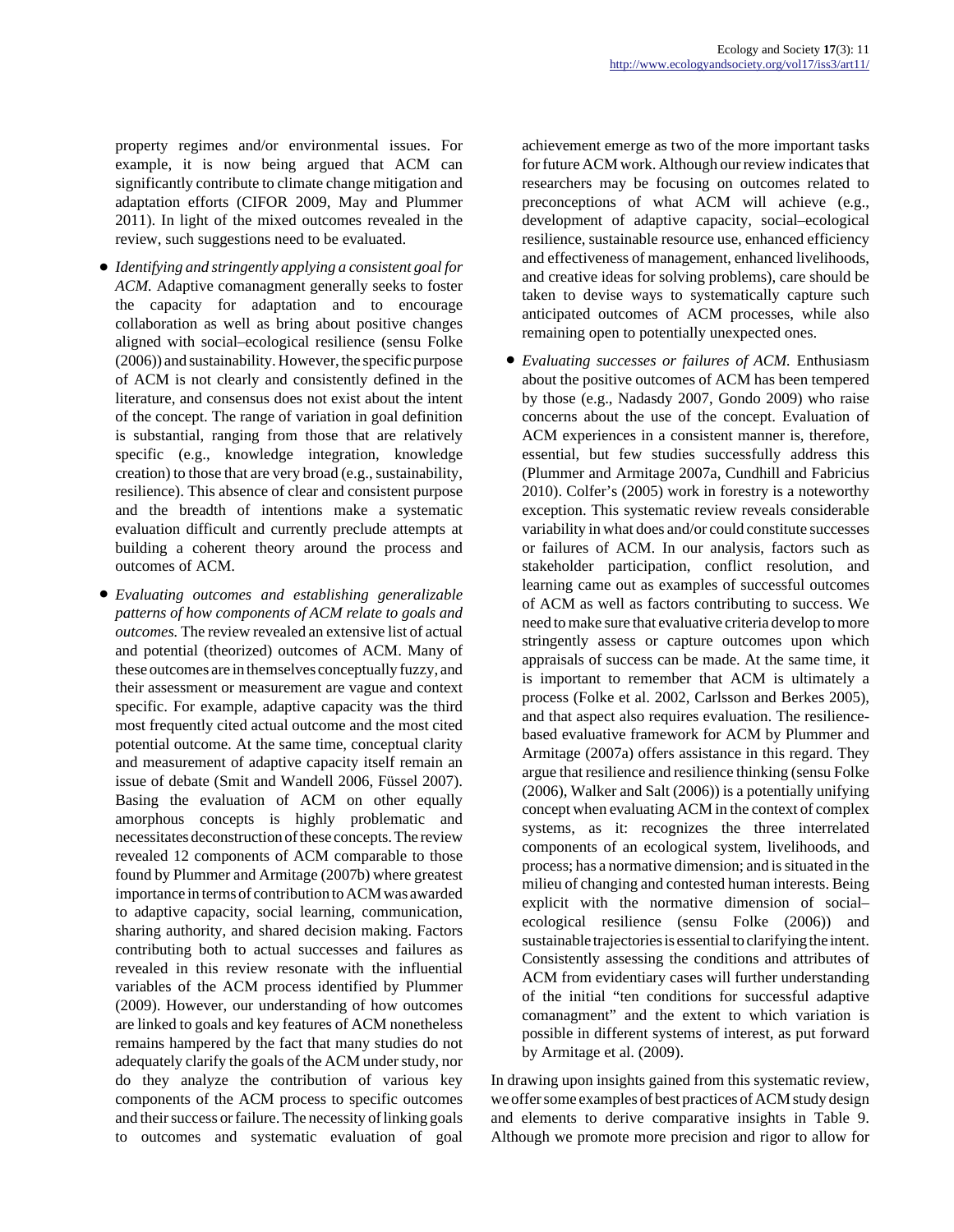|  |  | Table 9. Example best practices of acm study design elements to derive comparative insights |  |  |  |
|--|--|---------------------------------------------------------------------------------------------|--|--|--|
|--|--|---------------------------------------------------------------------------------------------|--|--|--|

| <b>Best Practice</b>                                                                                                                                    | <b>Illustrative Examples</b>                                                                       |
|---------------------------------------------------------------------------------------------------------------------------------------------------------|----------------------------------------------------------------------------------------------------|
| Well-defined resource system (bounded) within which relationships among<br>phenomena can be tested                                                      | Charles 2007, Olsson et al. 2007, Evely et al. 2008                                                |
| Clear definition of core concept(s) being examined                                                                                                      | Fisher et al. 2007, Kofinas et al. 2007, Schultz 2009                                              |
| Specificity of goal(s) or clear intention of focus (e.g., process, attribute) with Garaway and Arthur 2004, Bodin and Norberg 2005, Folke et al., 2005, |                                                                                                    |
| regard to desired outcomes in system of concern                                                                                                         | Guidetti and Claudet 2010                                                                          |
| Explicit criteria to assess goal(s) and/or intention of focus                                                                                           | Plummer and FitzGibbon 2007, Guidetti and Claudet 2010, Muñoz-Erickson<br>et al. 2010              |
| Clear evidence of outcomes attributed to specific processes or attributes                                                                               | Bodin and Norberg 2005, Fisher et al. 2007, Cundill and Fabricius 2010,<br>Guidetti et al. 2010    |
| Rigorous and transparent methods that enable replication                                                                                                | Bodin and Crona 2008, Fisher et al. 2007, Cundill and Fabricius 2010,<br>Guidetti and Claudet 2010 |

systematic comparison, we also agree with Colfer (2005) who, based on her extensive experience with CIFOR's ACM project, also highlights the need to consider non-reductionist approaches. In this regard, employing methods such as qualitative meta-ethnography (Nobit and Hare 1988, Atkins et al. 2008) or qualitative and quantitative meta-synthesis (Smart 2004) may offer an alternative means to gain powerful insights into the "whole complex of ACM."

#### **CONCLUSIONS**

In his synthesis, Plummer (2009) presents a number of pertinent questions regarding ACM scholarship, such as: To what extent can variables (e.g., social and political context, properties of networks, assets employed by agencies, organizations, and individuals, attributes of organizations and individuals, key functions of individuals) be traded off? Which variables always need to be present? And which variables can improve its quality? Our findings make it clear that addressing these questions remains a formidable challenge because existing research is insufficient in terms of definitional clarity, measurement, and findings. They also reveal two interesting gaps in ACM scholarship. The first regards the matter of outcomes. Although numerous and diverse outcomes were evident, a disjuncture remains between those associated with ACM and those from ACM, as signaled by the "potential" and "actual" demarcation in the results. The second concerns the notion of success/failure. In addition to the "potential" and "actual" distinction, there was even less scholarship addressing this matter.

The issues raised in the discussion signal that ACM scholarship is at an important crossroads. This provides a valuable opportunity to think carefully about future research directions. What is the ultimate aim of ACM research? Scholars could continue along the present path of amassing research on ACM in rather unspecific and uncoordinated ways. This is somewhat natural for a young field, and progress has been and will continue to be made by this growing body of research. However, comparative studies, designed and

conducted within a common framework of theory and method, are among the most powerful tools of social research, allowing stronger causal inferences and protecting against mistaken generalization (see Table 9). The current state of the ACM literature, as illustrated by this systematic review, makes it clear that achieving such causal inference and beginning to build a general theory around ACM remain a distant goal unless these issues can be addressed.

Moving forward to address this challenge may occur in several ways. Gutiérrez et al. (2011) recently employed a systematic review and meta-analysis to complete the first comprehensive assessment of attributes (social, economic, and ecological) contributing to the success of fisheries comanagment globally. In their work, 19 variables relating to comanagment attributes from Ostrom's (2009) framework were assessed to predict eight binary measures of success, from which leadership, social capital, and incentives emerged as attributes promoting successful fisheries. Even with the use of binary measures, they highlight the challenge in discerning causal connections from differentially conceived and conducted studies and echo the need for long-term data collection across contexts for meaningful empirical comparisons.

Albeit representing only one group of ACM scholars, we argue that a key aim of ACM research should be to develop theory that will help guide human–environment interactions toward sustainable trajectories. Considering how this path could be pursued while still being sensitive to context is informed by the work of Ostrom, who writes that "moving beyond panaceas to develop cumulative capacities to diagnose the problems and potentialities of linked SESs requires serious study of complex, multivariable, nonlinear, cross-scale, and changing systems" (2007:15181). In moving toward the development of a diagnostic method, she advances a nested, multi-tier framework with the intention of enabling researchers to accumulate coherent and empirical answers to questions concerning the patterns of interactions and outcomes, the relationship between endogenous governance and actions in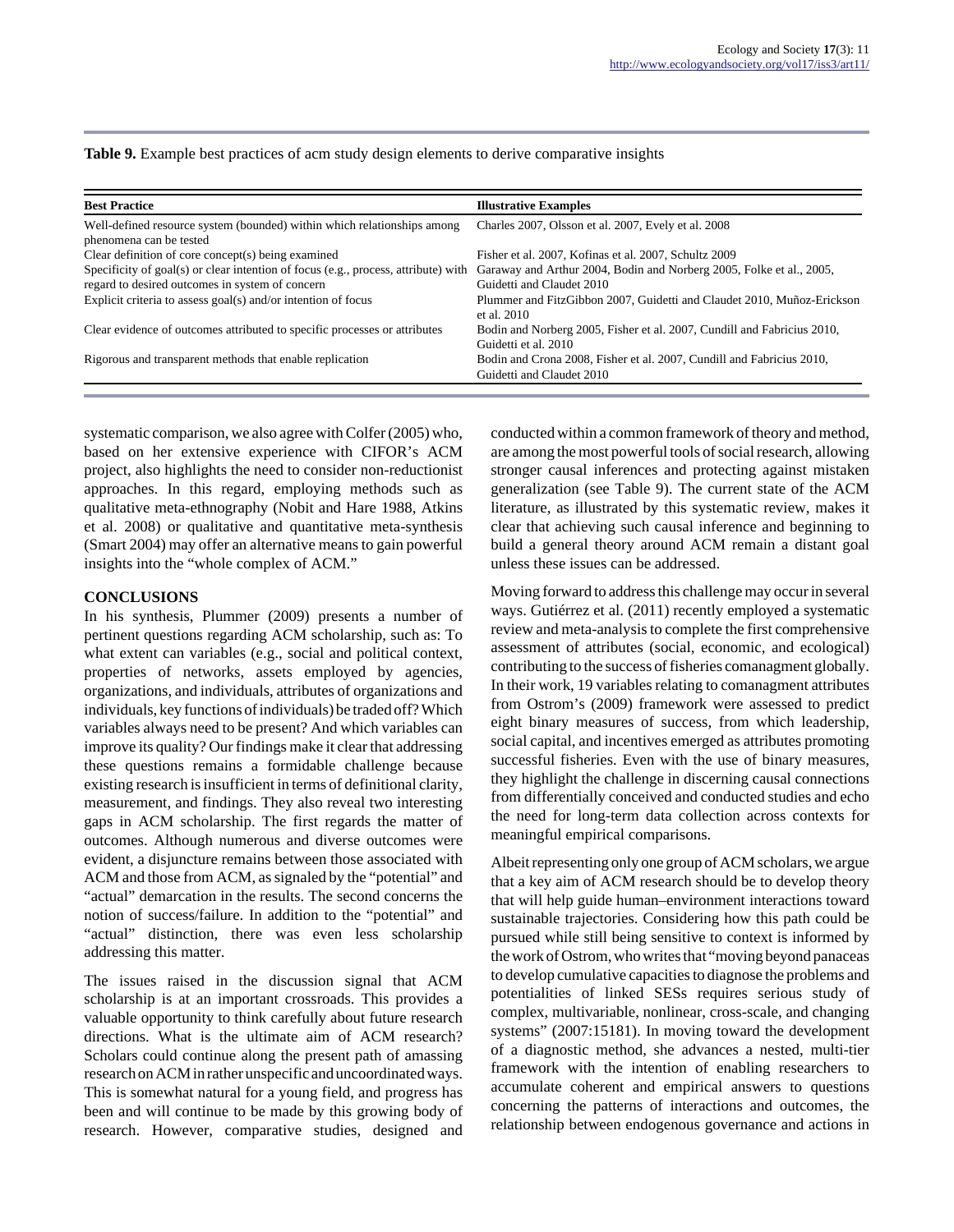the absence of external incentives or rules, and ultimately, the robustness or sustainability of the particular configuration. Constructing an analogous nested conceptual map and approach for ACM is worthy of contemplation. Organizing the many considerations (i.e., definitions, variables/ components, factors, and outcomes) revealed in this systematic review would similarly enable researchers to analyze interactions and outcomes of an empirical case. Such a framework could facilitate comparisons among cases, enhance understanding of the effects of contextual attributes, and contribute clarity to ACM scholarship. It could also fill the lacuna concerning potential and actual outcomes as well as successes/failures of ACM. As Ostrom (2009:419) stresses, "without a common framework to organize findings, isolated knowledge does not cumulate." But pursuing such aspirations requires greater precision and rigor in ACM research. It requires forethought about and adherence to specificity and consistency of concepts, definitions, measurements, and methodologies. Moving forward to improve our understanding of how ACM can contribute to sustainable human– environment interactions in coordinated and complementary ways will facilitate both quantitative and qualitative comparisons and circumvent limitations of drawing post hoc comparisons. It would also represent a significant step toward establishing the foundation of a theory around the concept of ACM.

*Responses to this article can be read online at: [http://www](http://www.ecologyandsociety.org/vol17/iss3/art11/responses/).ecologyandsociety.org/vol17/iss3/art11/ responses/*

## **Acknowledgments:**

*The authors extend thanks to Rob de Loë and Becky Swainson for their insightful conversations about evidence-based approaches as well as to the individuals who assisted with this research project (Samantha Purdy, Joslyn Spurgeon, Steven Simpson, and Katie Vaughan). Financial support for this work is gratefully acknowledged from the Brock University Chancellor's Chair in Research Excellence, the Canadian Water Network, and the Social Sciences and Humanities Research Council of Canada. Contributions by Crona were facilitated by funding from the Swedish Research Council Formas. Crona and Olsson were also funded by Mistra through a core grant to the Stockholm Resilience Centre.*

#### **LITERATURE CITED**

Armitage, D. 2007. Building resilient livelihoods through adaptive co-managment: the role of adaptive capacity. Pages 62–82 *in* D. Armitage, F. Berkes, and N. Doubleday, editors. *Adaptive co-management: collaboration, learning and multilevel governance.* UBC Press, Vancouver, British Columbia, Canada.

Armitage, D., M. Marschke, and R. Plummer. 2008. Adaptive co-management and the paradox of learning. *Global Environmental Change* 18:86–98. [http://dx.doi.org/10.1016/j.](http://dx.doi.org/10.1016/j.gloenvcha.2007.07.002) [gloenvcha.2007.07.002](http://dx.doi.org/10.1016/j.gloenvcha.2007.07.002)

Armitage, D. R., R. Plummer, F. Berkes, R. I. Arthur, I. J. Davidson-Hunt, A. Diduck, N. C. Doubleday, D. S. Johnson, M. Marschke, P. McConney, E. W. Pinkerton, and E. K. Wollenberg. 2009. Adaptive co-management for social– ecological complexity. *Frontiers in Ecology and the Environment* 6:95–102. <http://dx.doi.org/10.1890/070089>

Atkins, S., S. Lewin, H. Smith, M. Engel, A. Fretheim, and J. Volmink. 2008. Conducting a meta-ethnography of qualitative literature: Lessons learnt. *BMC Medical Research Methodology* 8:21-31.<http://dx.doi.org/10.1186/1471-2288-8-21>

Ayles, B. G., R. Bell, and A. Hoyt. 2007. Adaptive fisheries co-management in the western Canadian Arctic. Pages 125– 150 *in* D. Armitage, F. Berkes, and N. Doubleday, editors. *Adaptive co-management: collaboration, learning, and multilevel governance.* UBC Press, Vancouver, British Columbia, Canada.

Berkes, F. 2009. Evolution of co-management: role of knowledge generation, bridging organizations and social learning. *Journal of Environmental Management* 90:1692– 1702.<http://dx.doi.org/10.1016/j.jenvman.2008.12.001>

Berkes, F., D. Armitage, and N. Doubleday. 2007. Synthesis: adapting, innovating, evolving. Pages 308–327 *in* D. Armitage, F. Berkes, and N. Doubleday, editors. *Adaptive comanagement: collaboration, learning, and multi-level governance.* UBC Press, Vancouver, British Columbia, Canada.

Bodin, Ö., and B. I. Crona. 2008. Management of natural resources at the community level: exploring the role of social capital and leadership in a rural fishing community. World Development 36(12):2763–2779. [http://dx.doi.org/10.1016/j.](http://dx.doi.org/10.1016/j.worlddev.2007.12.002) [worlddev.2007.12.002](http://dx.doi.org/10.1016/j.worlddev.2007.12.002)

Bodin, Ö., and B. I. Crona. 2009. The role of social networks in natural resource governance: what relational patterns make a difference? *Global Environmental Change* 19(3):366–374.

Bodin, Ö., and J. Norberg. 2005. Information network topologies for enhanced local adaptive management. *Environmental Management* 35(2):175–193. [http://dx.doi.org](http://dx.doi.org/10.1007/s00267-004-0036-7) [/10.1007/s00267-004-0036-7](http://dx.doi.org/10.1007/s00267-004-0036-7)

Carlsson, L., and F. Berkes. 2005. Co-management: concepts and methodological implications. *Journal of Environmental Management* 75:65–76. [http://dx.doi.org/10.1016/j.jenvman.2](http://dx.doi.org/10.1016/j.jenvman.2004.11.008) [004.11.008](http://dx.doi.org/10.1016/j.jenvman.2004.11.008)

Center for International Forestry Research (CIFOR). 2009*. ACM and beyond: climate change adaptation.* [online] URL: <http://www.cifor.cgiar.org/acm/beyond/climate-adaptation.htm>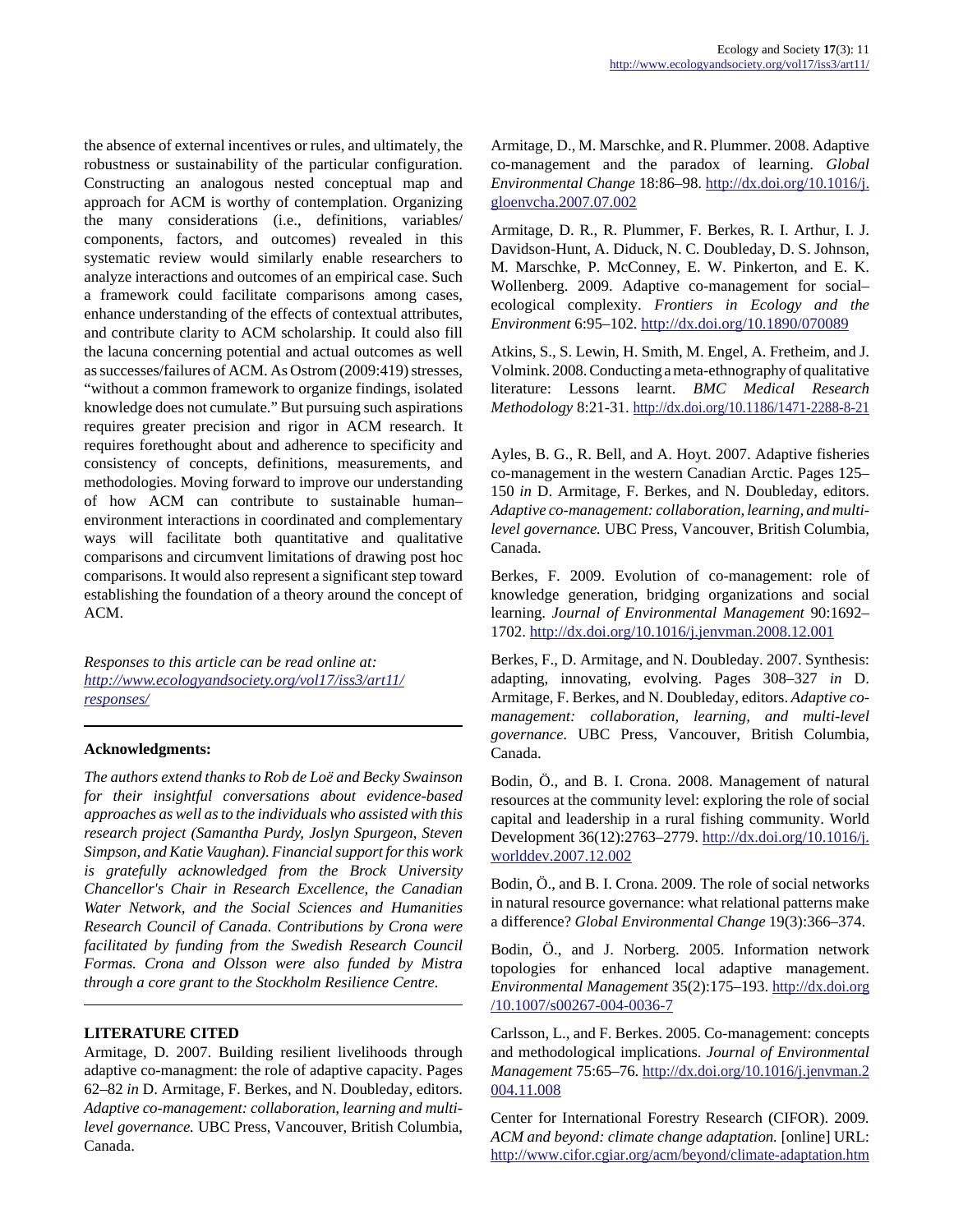Charles, A. 2007. Adaptive co-management for resilient resource systems: some ingredients and the implications of their absence. Pages 83–105 *in* D. Armiatge, F. Berkes, and N. Doubleday, editors. *Adaptive co-management: collaboration, learning and multi-level governance.* UBC Press, Vancouver, British Columbia, Canada.

Charmaz, K. 2000. Grounded theory: objectivist and constructivist methods. Pages 509–536 *in* N. K. Denzin, and Y. S. Lincoln, editors. *Handbook of qualitative research.* Second edition. Sage Publications, London, UK.

Colfer, C. J. P., editor. 2005. *The complex forest: communities, uncertainty, and adaptive collaborative management.* RFF Press/Resources for the Future, Washington, D.C., USA.

Collaboration for Environmental Evidence. 2010. *Guidelines for systematic review in conservation and environmental management.* [online] URL: [http://www.environmentalevidence.](http://www.environmentalevidence.org/Authors.htm) [org/Authors.htm](http://www.environmentalevidence.org/Authors.htm)

Corbin, J., and A. Strauss. 2008. *Basics of qualitative research.* Third edition. Sage Publications, Los Angeles, California, USA.

Crowther, M. A., and D. J. Cook. 2007. Trials and tribulations of systematic reviews and meta-analyses. Pages 493–497. *American Society of Hematology Education Program Book.* [online] URL: [http://asheducationbook.hematologylibrary.org/](http://asheducationbook.hematologylibrary.org/cgi/content/full/2007/1/493) [cgi/content/full/2007/1/493](http://asheducationbook.hematologylibrary.org/cgi/content/full/2007/1/493). [http://dx.doi.org/10.1182/ashedu](http://dx.doi.org/10.1182/asheducation-2007.1.493) [cation-2007.1.493](http://dx.doi.org/10.1182/asheducation-2007.1.493)

Cundill, G., and C. Fabricius. 2010. Monitoring the governance dimension of natural resource co-management. *Ecology and Society* 15(1): 15. [online] URL: [http://www.eco](http://www.ecologyandsociety.org/vol15/iss1/art15/) [logyandsociety.org/vol15/iss1/art15/](http://www.ecologyandsociety.org/vol15/iss1/art15/)

Dixon-Woods, M., S. Bonas, A. Booth, D. R. Jones, T. Miller, A. J. Sutton, R. L. Shaw, J. A. Smith, and B. Young. 2006. How can systematic reviews incorporate qualitative research? A critical perspective. *Qualitative Research* 6(1):27–44. [http:](http://dx.doi.org/10.1177/1468794106058867) [//dx.doi.org/10.1177/1468794106058867](http://dx.doi.org/10.1177/1468794106058867)

Eavely, A. C., I. Fazey, M. Pinard, and X Lambin. 2008. The influence of philosophical perspectives in integrative research: a conservation case study in the Cairngorms National Park. *Ecology and Society* 13(2): 52. [online] URL: [http://ww](http://www.ecologyandsociety.org/vol13/iss2/art52/) [w.ecologyandsociety.org/vol13/iss2/art52/](http://www.ecologyandsociety.org/vol13/iss2/art52/)

Fabricius, C., C. Folke, G. Cundill, and L. Schultz. 2007. Powerless spectators, coping actors, and adaptive comanagers: a synthesis of the role of communities in ecosystem management. *Ecology and Society* 12(1): 29. [online] URL: <http://www.ecologyandsociety.org/vol12/iss1/art29/>.

Fabricius, C., and G. Cundill. 2010. Building adaptive capacity in systems beyond the threshold. Pages 43–68 *in* D. Armitage and R. Plummer, editors. *Adaptive capacity and* *environmental governance.* Springer-Verlag, Berlin, Germany. [http://dx.doi.org/10.1007/978-3-642-12194-4\\_3](http://dx.doi.org/10.1007/978-3-642-12194-4_3)

Fisher, R., R. Prabhu, and C. MacDougall, editors. 2007. *Adaptive collaborative management of community forests in Asia.* Center for International Forestry Reserach, Bogor, Indonesia.

Fennell, D., R. Plummer, and M. Marschke. 2008. Is adaptive co-management ethical? *Journal of Environmental Management* 88(1):62–75.

Folke, C. 2006. Resilience: the emergence of a perspective for social–ecological systems analysis. *Global Environmental Change* 16:253–267. [http://dx.doi.org/10.1016/j.gloenvcha.2](http://dx.doi.org/10.1016/j.gloenvcha.2006.04.002) [006.04.002](http://dx.doi.org/10.1016/j.gloenvcha.2006.04.002)

Folke, C., S. Carpenter, T. Elmqvist, L. Gunderson, C. S. Holling, B. Walker, J. Bengtsson, F. Berkes, J. Colding, K. Danell, M. Falkenmark, M. Moberg, L. Gordon, R. Kaspersson, N. Kautsky, A. Kinzig, S. A. Levin, K.G. Mäler, L. Ohlsson, P. Olsson, E. Ostrom, W. Reid, J. Rockstöm, S. Savenije, and U. Svedin. 2002. Resilience and sustainable development: building adaptive capacity in a world of transformations. *Report for the Swedish Environmental Advisory Council* Ministry of the Environment, Stockholm, Sweden.

Folke, C., T. Hahn, P. Olsson, and J. Norberg. 2005. Adaptive governance of social–ecological systems. *The Annual Review of Environment and Resources* 30:441–473. [http://dx.doi.org/](http://dx.doi.org/10.1146/annurev.energy.30.050504.144511) [10.1146/annurev.energy.30.050504.144511](http://dx.doi.org/10.1146/annurev.energy.30.050504.144511)

Füssel, H-M. 2007. Vulnerability: a generally applicable conceptual framework for climate change research. *Global Environmental Change* 17:155–167. [http://dx.doi.org/10.1016/](http://dx.doi.org/10.1016/j.gloenvcha.2006.05.002) [j.gloenvcha.2006.05.002](http://dx.doi.org/10.1016/j.gloenvcha.2006.05.002)

Galaz, V., T. Hahn, P. Olsson, C. Folke, and U. Svedin. 2008. The problem of fit among biophysical systems, environmental and resource regimes, and broader governance systems: insights and emerging challenges. Pages 147–186 *in* O. Young, L. A. King, and H. Schroeder, editors. *Institutions and environmental change: principal findings, applications, and research findings.* MIT Press, Cambridge, Massachusetts, USA.

Garaway, C. J., and R. I. Arthur. 2004. *Adaptive learning: a practical framework for the implementation of adaptive comanagement—lessons from selected experiences in South and Southeast Asia.* MRAG Ltd., London, UK.

Glaser, B. G., and A. L. Strauss. 1967. *The discovery of grounded theory: strategies for qualitative research.* Aldine Publishing Company, Chicago, Illinois, USA.

Gondo, T. 2009. *Adaptive co-management of natural resources: a solution or part of the problem?* 2009 Amsterdam Conference on the Human Dimensions of Global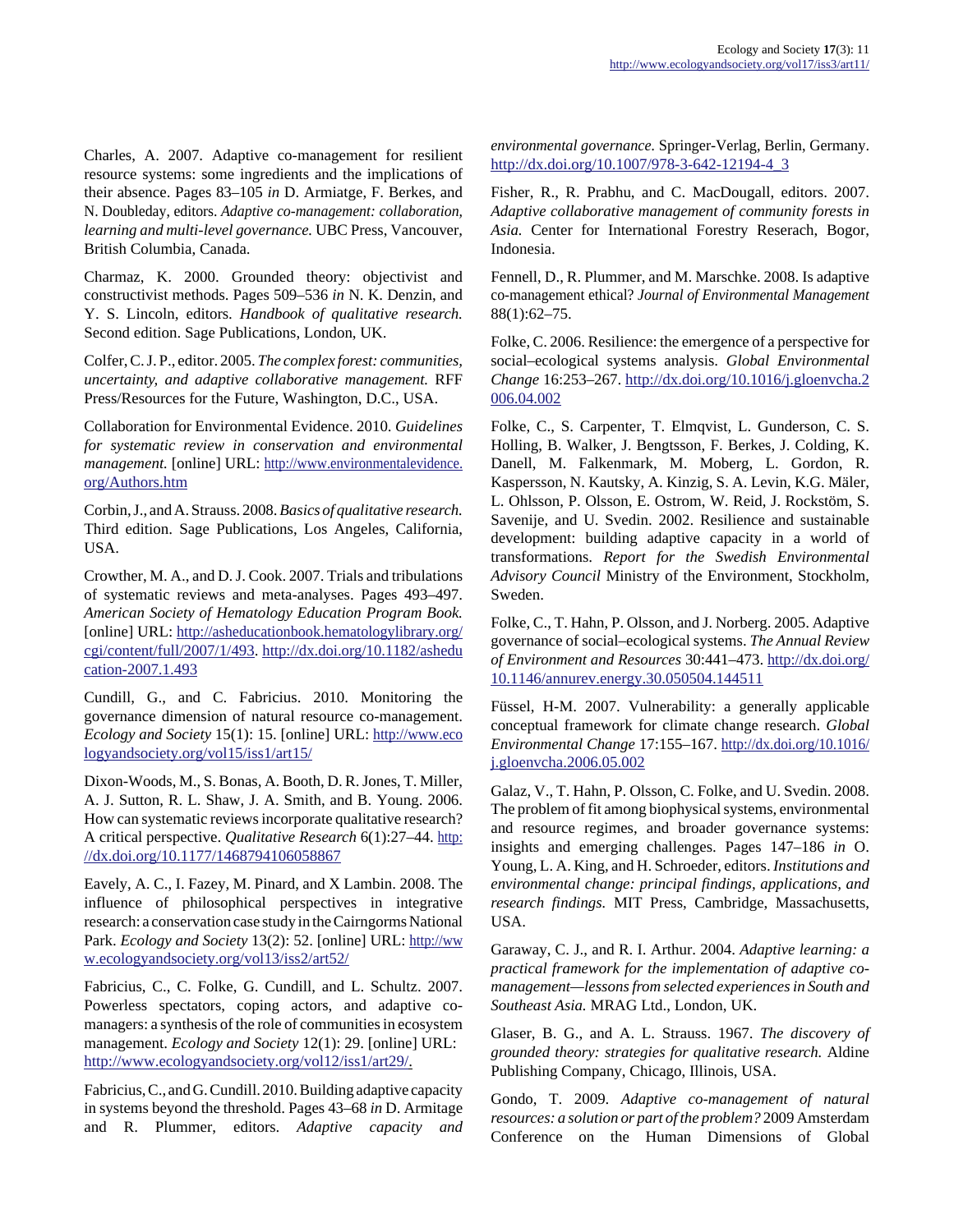Environmental Change, 2–4 December 2009, Amsterdam, The Netherlands. [online] URL: [http://www.earthsystemgove](http://www.earthsystemgovernance.org/ac2009/index.php?page=papers) [rnance.org/ac2009/index.php?page=papers.](http://www.earthsystemgovernance.org/ac2009/index.php?page=papers)

Guidetti, P., S. Bussotti, F. Pizzolante, and A. Ciccolella. 2010. Assessing the potential of an artisanal fishing co-management in the marine protected area of Torre Guaceto (southern Adriatic Sea, SE Italy). *Fisheries Research* 101:180–187. [htt](http://dx.doi.org/10.1016/j.fishres.2009.10.006) [p://dx.doi.org/10.1016/j.fishres.2009.10.006](http://dx.doi.org/10.1016/j.fishres.2009.10.006)

Guidetti, P., and J. Claudet. 2010. Comanagement practices enhance fisheries in marine protected areas. *Conservation Biology* 24(1):312–318. [http://dx.doi.org/10.1111/j.1523-173](http://dx.doi.org/10.1111/j.1523-1739.2009.01358.x) [9.2009.01358.x](http://dx.doi.org/10.1111/j.1523-1739.2009.01358.x)

Gunderson, L. H., C. S. Holling, and S. Light. 1995. *Barriers and bridges to renewal of ecosystems and institutions.* Columbia University Press, New York, New York, USA.

Gutiérrez, N. L., R, Hilborn, and O. Defeo. 2011. Leadership, social capital and incentives promote successful fisheries. *Nature* 470(7334):386–389. [http://dx.doi.org/10.1038/nature0](http://dx.doi.org/10.1038/nature09689) [9689](http://dx.doi.org/10.1038/nature09689)

Hughes, N., S. J. Closs, and D. Clark. 2009. Experiencing cancer in old-age: a qualitative systematic review. *Qualitative Health Research* 19(8):1139–1153. [http://dx.doi.org/10.1177](http://dx.doi.org/10.1177/1049732309341715) [/1049732309341715](http://dx.doi.org/10.1177/1049732309341715)

Huitema, D., E. Mostert, W. Egas, S. Moellenkamp, C. Pahl-Wostl, and R. Yalcin. 2009. Adaptive water governance: assessing the institutional prescriptions of adaptive (co) management from a governance perspective and defining a research agenda. *Ecology and Society* 14(1):26. [online] URL: <http://www.ecologyandsociety.org/vol14/iss1/art26>

Kofinas, G. P., S. J. Herman, and C. Meek. 2007. Novel problems require novel solutions: innovation as an outcome of adaptive co-management. Pages 249–267 *in* D. Armitage, F. Berkes, and N. Doubleday, editors. *Adaptive comanagement: collaboration, learning and multi-level governance.* UBC Press, Vancouver, British Columbia, Canada.

Lee, K. 1993. *Compass and gyroscope: integrating science and politics for the environment.* Island Press, Washington, D. C., USA.

May, B., and R. Plummer. 2011. Accommodating the challenges of climate change adaptation and governance in conventional risk management: adaptive collaborative risk management (ACRM). *Ecology and Society* 16(1):47. [online] URL:<http://www.ecologyandsociety.org/vol16/iss1/art47/>

Miles, M. B., and A. M. Huberman. 1994. *Qualitative data analysis.* Second edition. Sage Publications, Thousand Oaks, California, USA. <http://dx.doi.org/10.2307/2392365>

Muñoz-Erickson, T. A., B. Aguilar-González, M. R. Loeser, and T. D. Sisk. 2010. A framework to evaluate ecological and social outcomes of collaborative management: lessons from implementation with a northern Arizona collaborative group. *Environmental Management* 45:132–144. [http://dx.doi.org/10](http://dx.doi.org/10.1007/s00267-009-9400-y) [.1007/s00267-009-9400-y](http://dx.doi.org/10.1007/s00267-009-9400-y)

Nadasdy, P. 2007. Adaptive co-management and the gospel of resilience. Pages 208–227, in D. Armitage, F. Berkes, and N. Doubleday, editors. *Adaptive co-management: collaboration, learning and multilevel governance.* UBC Press, Vancouver, British Columbia, Canada.

Nobit G. W., and R. D Hare. 1988. *Meta-ethnography: synthesizing qualitative studies.* Sage Publications, Newbury Park, California, USA.

O'Connell, R., and S. Downe. 2009. A metasynthesis of midwives' experience of hospital practice in publicly funded settings: compliance, resistance and authenticity. *Health: An Interdisciplinary Journal for the Social Study of Health, Illness and Medicine* 13(6):589–609.

Olsson, P., C. Folke, and F. Berkes. 2004. Adaptive comanagement for building resilience in social–ecological systems. *Environmental Management* 34(1):75–90. [http://dx.](http://dx.doi.org/10.1007/s00267-003-0101-7) [doi.org/10.1007/s00267-003-0101-7](http://dx.doi.org/10.1007/s00267-003-0101-7)

Olsson, P., C. Folke, V. Galaz, T. Hahn, and L. Schultz. 2007. Enhancing the fit through adaptive co-management: creating and maintaining bridging functions for matching scales in the Kristianstads Vattenrike Biosphere Reserve Sweden. *Ecology and Society* 12(1):28. [online] URL: [http://www.ecologyands](http://www.ecologyandsociety.org/vol12/iss1/art28/) [ociety.org/vol12/iss1/art28/](http://www.ecologyandsociety.org/vol12/iss1/art28/)

Olsson, P., Ö Bodin, and C. Folke. 2010. Building transformative capacity for ecosystem stewardship in social– ecological systems. Pages 263–286 in D. Armitage, and R. Plummer, editors. *Adaptive capacity and environmental governance.* Springer-Verlag, Berlin, Germany. [http://dx.doi.](http://dx.doi.org/10.1007/978-3-642-12194-4_13) [org/10.1007/978-3-642-12194-4\\_13](http://dx.doi.org/10.1007/978-3-642-12194-4_13)

Ostrom, E. 2007. A diagnostic approach for going beyond panaceas. *Proceedings of the National Academy of Science* 104:15181–15187. <http://dx.doi.org/10.1073/pnas.0702288104>

Ostrom, E. 2009. A General Framework for analyzing sustainability of social-ecological systems. *Science* 24(5939): 419-422. DOI: 10.1126/science.1172133 [http://dx.doi.org/10](http://dx.doi.org/10.1126/science.1172133) [.1126/science.1172133](http://dx.doi.org/10.1126/science.1172133)

Ostrom, E., T. Dietz, N. Dolsak,, P. C. Stern, S. Stonich, and E. U. Weber, editors. 2002. *The drama of the commons.* National Academy Press, Washington, D.C., USA.

Petticrew, M., and H. Roberts. 2006. *Systematic reviews in the social sciences: a practical guide.* Blackwell Publishers, Malden, Massachusetts, USA.

Plummer, R. 2009. The adaptive co-management process: an initial synthesis of representative models and influential variables*. Ecology and Society* 14(2):24. [online] URL: [http:/](http://www.ecologyandsociety.org/vol14/iss2/art24/) [/www.ecologyandsociety.org/vol14/iss2/art24/](http://www.ecologyandsociety.org/vol14/iss2/art24/)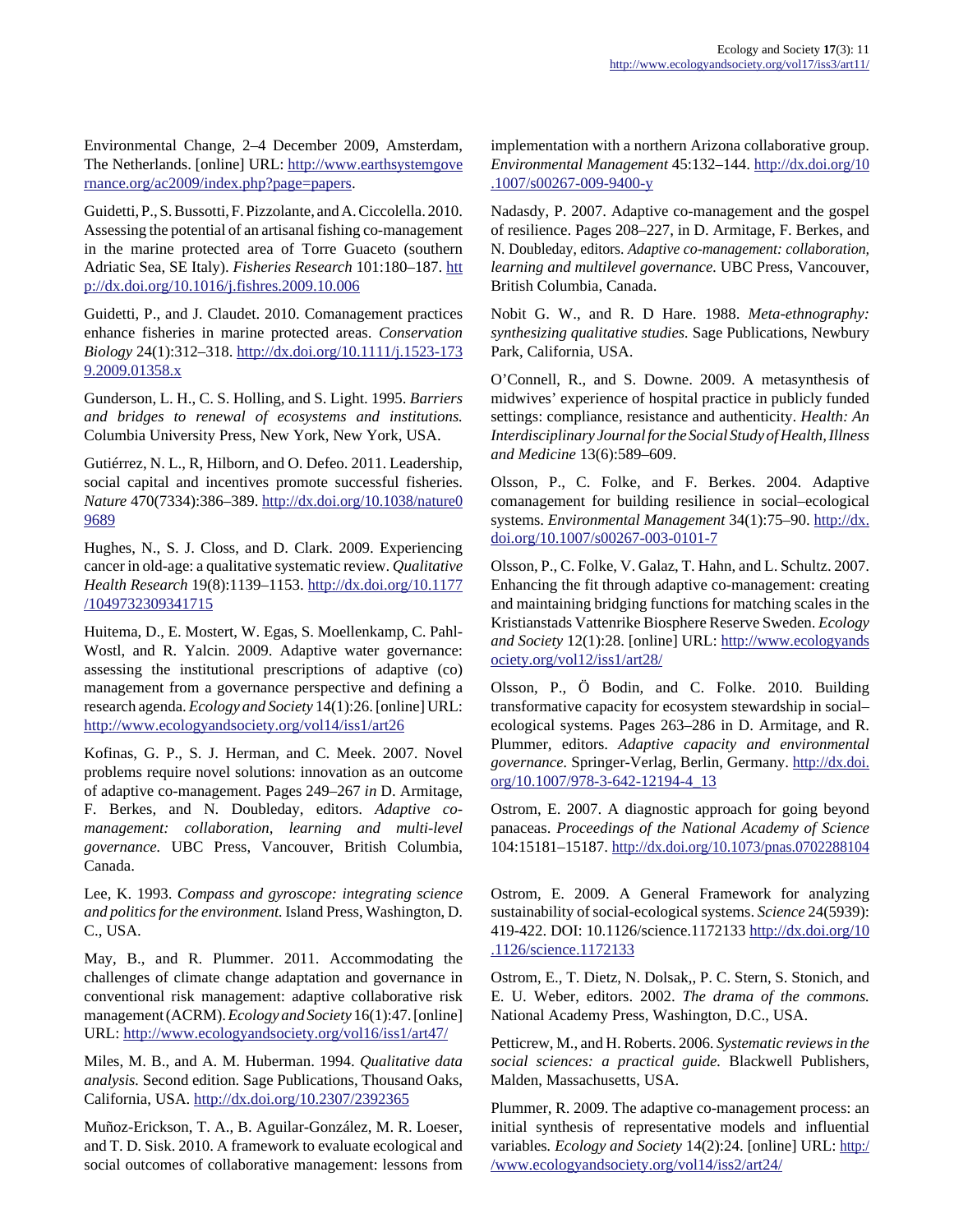Plummer, R., and D. Armitage. 2007a. A resilience-based framework for evaluating adaptive co-management: linking ecology, economy and society in a complex world*. Ecological Economics* 61:62–74.

Plummer, R., and D. R. Armitage. 2007b. Charting the new territory of adaptive co-management: a Delphi study. *Ecology and Society* 12(2): 10. [online] URL: [http://www.ecologyand](http://www.ecologyandsociety.org/vol12/iss2/art10/) [society.org/vol12/iss2/art10/](http://www.ecologyandsociety.org/vol12/iss2/art10/)

Plummer, R., and J. E. FitzGibbon. 2007. Connecting adaptive co-management, social learning and social capital through theory and practice. Pages 38–61 *in* D. Armiatge, F. Berkes, and N. Doubleday, editors. *Adaptive co-management: collaboration, learning and multi-level governance.* UBC Press, Vancouver, British Columbia, Canada.

Plummer, R., and A. Hashimoto. 2011. Adaptive comanagement and the need for situated thinking in collaborative conservation. *Human Dimensions of Wildlife Management* 16:222–235. <http://dx.doi.org/10.1080/10871209.2011.585434>

Pullin, A. S., and T. M. Knight. 2009. Doing more good than harm—building an evidence-base for conservation and environmental management. *Biological Conservation* 142:931–934. <http://dx.doi.org/10.1016/j.biocon.2009.01.010>

Pullin, A. S., and G. B. Stewart. 2006. Guidelines for systematic review in conservation and environmental management. *Biological Conservation* 20(6):1647–1656. [htt](http://dx.doi.org/10.1111/j.1523-1739.2006.00485.x) [p://dx.doi.org/10.1111/j.1523-1739.2006.00485.x](http://dx.doi.org/10.1111/j.1523-1739.2006.00485.x) 

Rahimi, B., V. Vimarlund, and T. Timpka. 2009. Health information system implementation: a qualitative metaanalysis. *Journal of Medical Systems* 33:359–368. [http://dx.d](http://dx.doi.org/10.1007/s10916-008-9198-9) [oi.org/10.1007/s10916-008-9198-9](http://dx.doi.org/10.1007/s10916-008-9198-9)

Schultz, L. 2009. *Nurturing resilience in social–ecological systems.* Dissertation, Stockholm University, Stockholm, Sweden.

Smart, J. C., editor. 2004. *Higher education: handbook of theory and research.* Vol. XIX. Kluwer Academic Publishers, Dordrecht, The Netherlands. [http://dx.doi.org/10.1007/1-402](http://dx.doi.org/10.1007/1-4020-3279-X) [0-3279-X](http://dx.doi.org/10.1007/1-4020-3279-X)

Smit, B., and J. Wandel. 2006. Adaptation, adaptive capacity and vulnerability. *Global Environmental Change* 16:282–292. <http://dx.doi.org/10.1016/j.gloenvcha.2006.03.008>

Thorne, S., L. Jensen, M. H. Kearney, G. Nobit, and M. Sandelowski. 2004. Qualitative meta-synthesis: reflections on methodological orientation and ideological agenda. *Qualitative Health Research* 14(10):1342–1365.

Walker, B., and D. Salt. 2006. *Resilience thinking.* Island Press, Washington, D.C., USA.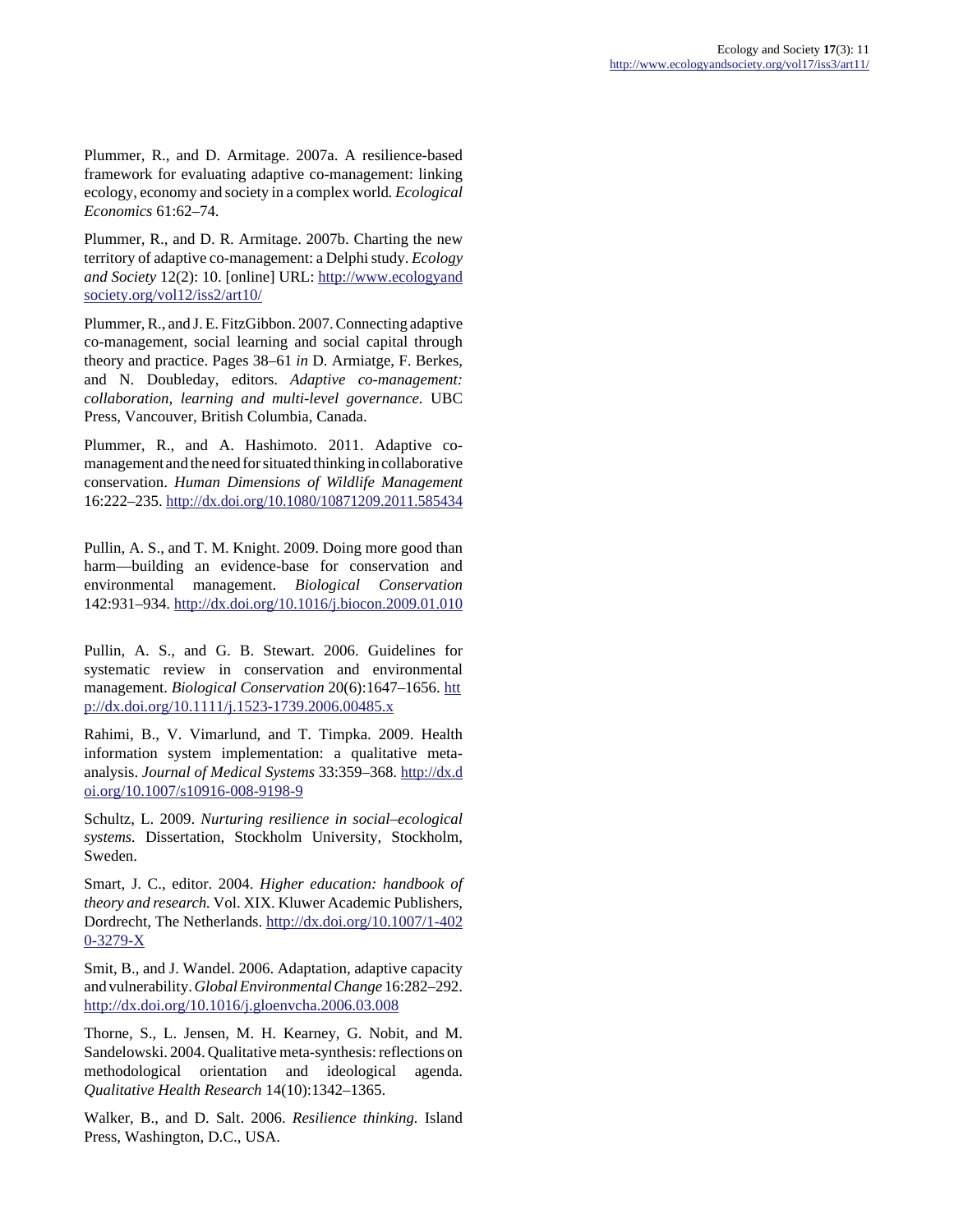## **APPENDIX #1**. Systematic review and analysis methodology

In this appendix, we detail how the systematic review and analysis of the ACM literature was conducted. Our approach was informed by both synthesis based methodologies in social sciences with a qualitative orientation (Petticrew and Roberts 2006, Atkins et al. 2008, Rahimi, Vimarlund and Timpka 2009) as well as the guidelines set forth in biological conservation (Pullin and Stewart 2006, Pullin and Knight 2009). We specifically undertook the following steps.

Step One: Question definition. We began by identifying several aspects of ACM that lacked clarity or consensus. These aspects are conveyed in the objectives of the review: (1) to characterize the state of the ACM literature, (2) to enhance our holistic understanding of ACM, and (3) to examine relationships among aspect of ACM based on accumulated experiences to date. More specific questions were then formulated in association with the objectives. These include: the context(s) in which it is being undertaken, the orientation with which it is being investigated, its definition (purpose(s)), the components (variables) associated with it, the outcomes from the process or policy, its successes and failures, and ultimately, the relationships among these aspects and the outcomes.

Step Two: Search protocol. The second step of the systematic review is to design how the search will be conducted. This involves a series of decisions about how the data will be acquired and its relevance gauged. In an effort to be as comprehensive as possible we searched using the key terms: ecosystem or ecolog\* or environment\* or natural resource and ACM or adaptive comanagement or adaptive collaborative management. To capture both peer-reviewed and non peer-reviewed (gray) literature, searches were carried out using academic databases (Google Scholar, SCOPUS, Proquest, Science Direct, JSTOR and Scholars Portal E-Journals), the personal libraries of the researchers and the internet. In the case of the latter, the search engine Google was used with the first 50 "hits" fully viewed and the next 50 were checked for relevance (Collaboration for Environmental Evidence 2010). The search for items was ceased when personal libraries of the researchers were exhausted and all identified sources for the searches were completed. An acknowledged limitation of the search is that only items in English and in print were considered.

Step Three: Screening of results. The initial search was liberal and yielded 414 citations for items. Criteria were then set to screen these initial citations, as per the suggestion of Petticrew and Roberts (2006). The title, abstract and keywords of the citations were then considered according to the criteria of date (between 1997 and present [May, 2010]), language (written in English), and relevance of topic (social-ecological systems, natural resource management, environment-human interactions). The uses of terms or labels in the search protocol were not judged by the researchers or used as a screening criterion because doing so would interfere with the objectives of the study. Consequently, 298 citations were excluded from the systematic literature review. The full text of each remaining item was retrieved and then further scrutinized for compatibility with the questions posed in this research. As an outcome of the screening process, 108 items were included in the systematic review and organized into a QSR NVIVO database. The term "items" is used to encompass the many forms of data included in this review (e.g., articles, reports, theses, books, book chapters, papers presented at conferences). As a rule,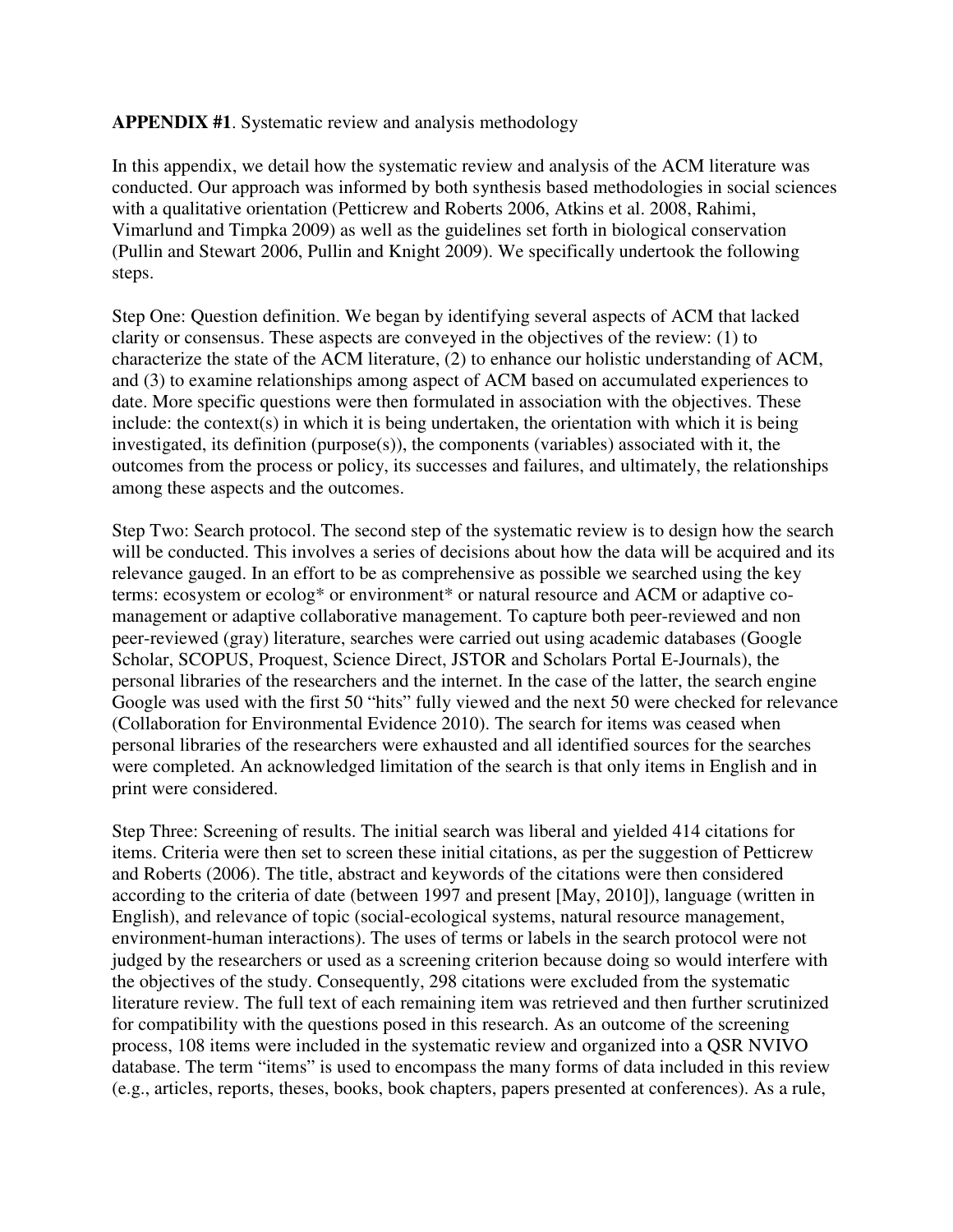each item was considered as an item of data. However, an important exception was made with the treatment of one book (Colfer 2005) and one thesis (Schultz 2009). These documents comprised multiple chapters and articles, but were treated as one item because of their coherent unifying framework.

Step Four: Analysis. A grounded theory approach was employed to analyze the data. Grounded theory originated with the work of Glaser and Strauss (1967) and stresses the uncovering of theory from data as generated through comparative analysis. In following Corbin and Strauss (2008:1), we use the term grounded theory in a generic sense to denote "…theoretical constructs derived from qualitative analysis". Using this method, analysis occurs through the iterative rounds of coding. Coding is a process by which textual data (usually) is read and concepts are extracted and their properties and dimensions developed (Miles and Huberman 1994, Charmaz 2000, Corbin and Strauss 2008). Accordingly, analyzing data for concepts in this research occurred through three types of coding:

1) Open coding took place in the first pass through the data and involves identifying and capturing all possibilities and potentials. Labels named to represent the concept extracted are affixed to textual passages.

2) Axial coding identifies patterns and establishes evidence (or lack of evidence). In revisiting the textual passages, similar concepts are grouped together and groups of concepts emerge with varying degrees of frequency and magnitude. In this paper we use the term "category" to denote the main classes of concepts and the term "theme" to describe groupings of concepts with respect to their relative frequency of mention. 3) Selective coding examines relationships and integrates core concepts to refine theoretical constructions. Throughout the findings presented in the paper selective passages are used as illustrative examples.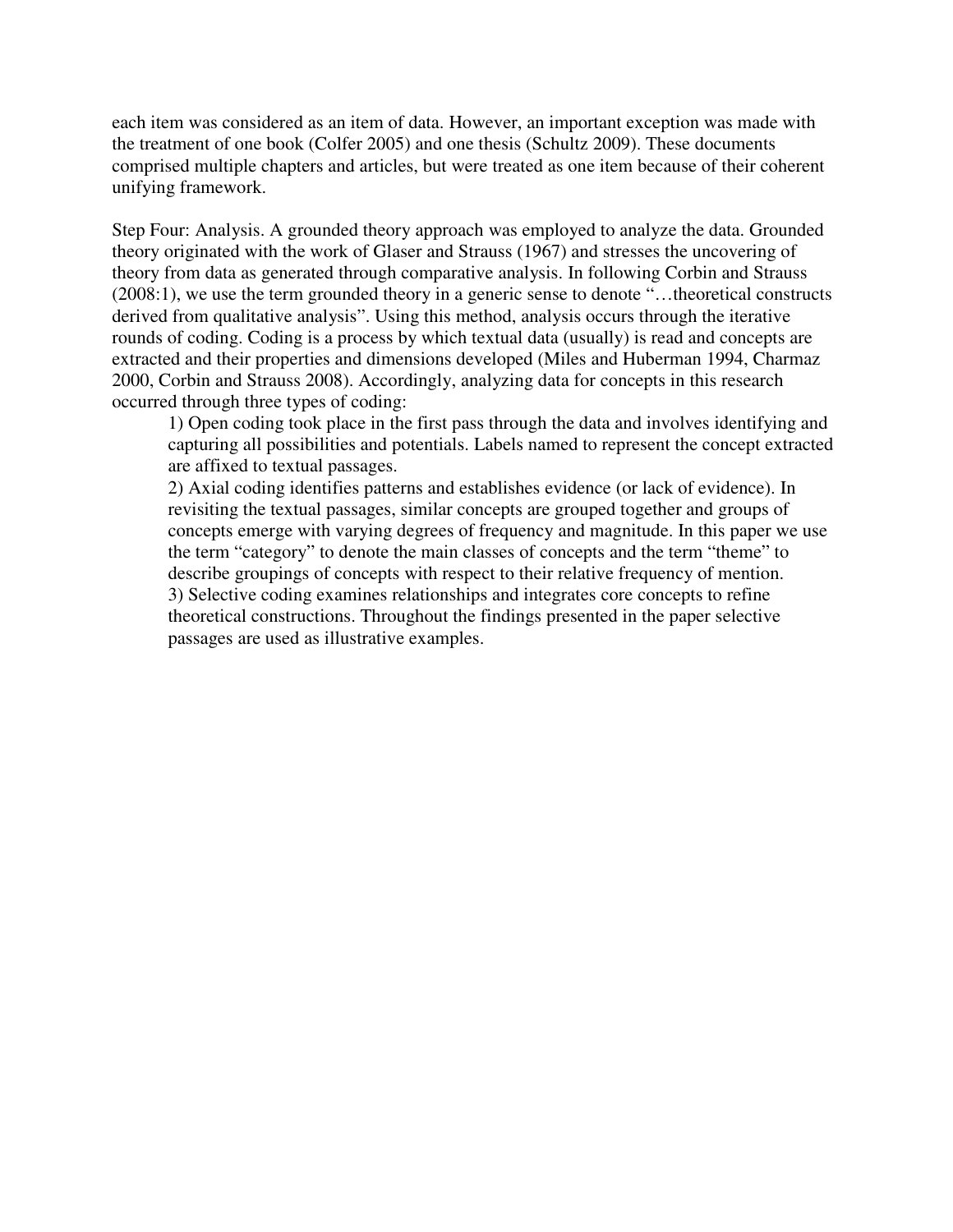## **APPENDIX # 2**. Detailed description of coding related to each aim

## 1) Broad characterization of the state of the ACM literature

As ACM research is an amalgam of different types of scholarship – ranging from conceptual to the applied – axial coding was undertaken to discern the primary orientation of each item reviewed. An item was thus considered to be theoretical if it was purely conceptual and stated so explicitly, or if it had a strong conceptual flavor drawing on empirical examples, but where these cases could not be considered primary empirical data. The item was categorized as empirical if it relied purely on analysis of one or several cases, presented primary data and stated so explicitly or if it had a conceptual flavor but also presented original evidence.

## 2) Understanding how ACM is defined

To examine how ACM was defined across items we looked for explicit statements of purpose, or the presence of key terms, such as purpose, aim and intention. Given the systematic review and analysis of the research, consideration was also directed at implicit statements of intent. Implicit statements were interpreted and coded under the label 'purpose' if the item conveyed the intent of the ACM action. Some items mentioned multiple purposes and these were each considered and coded separately.

## 3) Identifying components of the ACM process

Our query into identifying the components (variables) of ACM began with the open coding of all items. Passages were identified which explicitly labeled or implicitly recognized variables of ACM. After the variables were identified through the process of open coding, axial and selective coding were used in a second pass through all of the items to identify all relevant material associated with the themes and to probe the relationships between them.

## 4) Identifying which outcomes of ACM are being realized

Our query into clarifying the outcomes from the ACM process began with the open coding of all items. In this initial pass through the data the results occurring as a consequence from the ACM process (either during or afterwards) were identified. These preliminary concepts were used as a basis to affix themes to the text data during the second pass of axial coding. Selective coding was then used to further probe the relationship among the outcomes the emerged.

## 5) Identifying outcomes – success and failure

Open coding began by identifying passages conveying information on success or failure. Axial coding was subsequently used in the second pass through the data to label text data.

## 6) Drawing insights on how aspects of ACM relate to outcomes

Selective coding was used to examine relationships between categories. In drawing upon categories previously established through axial coding, the category of successes and failures was first examined in relation to the category of purpose. Open coding was then employed to identify factors contributing to the success or failure of ACM. We define factors as key variables or components as well as contextual elements that influence the success or failure of ACM. Axial coding was used to categorize these factors and then selective coding was used to examine their relationship with the categories of actual success and actual failures. We concentrated on the